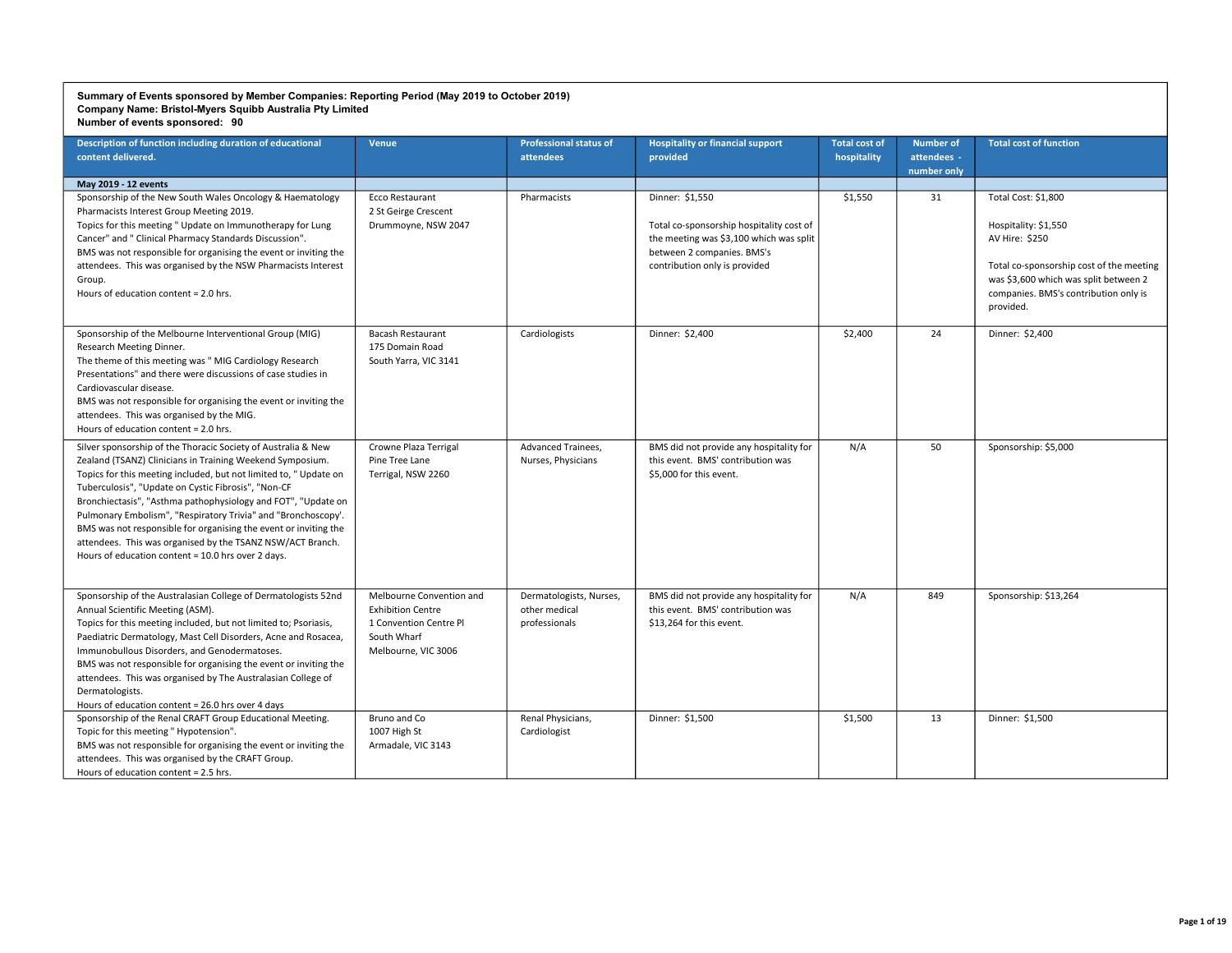| Description of function including duration of educational<br>content delivered.                                                                                                                                                                                                                                                                                                                                                                                                                                  | Venue                                                                                            | <b>Professional status of</b><br><b>attendees</b>                         | <b>Hospitality or financial support</b><br>provided                                                      | <b>Total cost of</b><br>hospitality | <b>Number of</b><br>attendees -<br>number only | <b>Total cost of function</b> |
|------------------------------------------------------------------------------------------------------------------------------------------------------------------------------------------------------------------------------------------------------------------------------------------------------------------------------------------------------------------------------------------------------------------------------------------------------------------------------------------------------------------|--------------------------------------------------------------------------------------------------|---------------------------------------------------------------------------|----------------------------------------------------------------------------------------------------------|-------------------------------------|------------------------------------------------|-------------------------------|
| Sponsorship of the Pre-Conference Workshop at the 2019<br>Grampians Regional Palliative Care Conference.<br>Topic for this meeting " Immunotherapy and drug interactions in<br>palliative care".<br>BMS was not responsible for organising the event or inviting the<br>attendees. This was organised by the Grampians Regional<br>Palliative Care Team.<br>Hours of education content = 3.0 hrs.                                                                                                                | <b>RACV Goldfields Resort</b><br>1500 Midland Highway<br>Creswick, VIC 3363                      | <b>Nurses</b>                                                             | BMS did not provide any hospitality for<br>this event. BMS' contribution was<br>\$1,000 for this event.  | N/A                                 | 50                                             | Sponsorship: \$1,000          |
| Sponsorship of the Cancer Clinical Symposium.<br>Topics for this meeting included, but not limited to; Fitness for<br>chemotherapy, updates in breast cancer management,<br>telechemotherapy, haematology symptoms, update on prostate<br>cancer.<br>BMS was not responsible for organising the event or inviting the<br>attendees. This was organised by the Rockhampton Hospital.<br>Hours of education content = 6.0 hrs.                                                                                     | Learning & Development Centre<br>Rockhampton Hospital<br>Canning St<br>Rockhampton, QLD 4700     | General Practioners,<br>Health professionals                              | BMS did not provide any hospitality for<br>this event. BMS' contribution was<br>\$1,000 for this event.  | N/A                                 | 54                                             | Sponsorship: \$1,000          |
| Sponsorship of the Western Health Footscray Hospital<br>Rheumatology Journal Club.<br>BMS was not responsible for organising the event or inviting the<br>attendees. This was organised by the Western Health<br>Rheumatology department.<br>Hours of education content = 1.0 hr.                                                                                                                                                                                                                                | Western Health - Footscray<br>Hospital<br>Gordon St<br>Footscray, VIC 3011                       | Rheumatologists                                                           | BMS did not provide any hospitality for<br>this event. BMS' contribution was \$450<br>for this event.    | N/A                                 | 15                                             | Sponsorship: \$450            |
| Silver Sponsorship of the Australasian Leukaemia & Lymphoma<br>Group (ALLG) May 2019 Scientific Meeting.<br>Topics included but not limited to; ALLG trial updates, High Grade<br>Non-Hodgkin Lymphoma and Hodgkin Lymphoma, Low Grade Non-<br>Hodgkin Lymphoma / Chronic Lymphocytic Leukaemia, Acute<br>Leukaemia & Myelodysplasia.<br>BMS was not responsible for organising the event or inviting the<br>attendees.<br>This was organised by the ALLG.<br>Hours of education content = 30.5 hrs over 4 days. | Hilton Hotel<br>488 George St<br>Sydney, NSW 2000                                                | General Practitioners,<br>Nurses, Scientists,<br>Pharmacists, Researchers | BMS did not provide any hospitality for<br>this event. BMS' contribution was<br>\$20,000 for this event. | N/A                                 | 250                                            | Sponsorship: \$20,000         |
| Sponsorship of the Parkville Cancer Clinical Trials Unit (PCCTU)<br>Conference Day - Cancer Clinical Trials: Challenges and Change.<br>Topics included but not limited to; the challenge of collaboration,<br>the challenge of sponsors, CRGs and IITs, the challenge of change:<br>The E-Era, Changing trial design: the next Challenge.<br>BMS was not responsible for organising the event or inviting the<br>attendees. This was organised by the PCCTU.<br>Hours of education content = 7.0 hrs.            | Victorian Comprehensive Cancer<br>Centre(VCCC)<br>Level 10/305 Grattan St<br>Melbourne, VIC 3000 | <b>Clinical Trials Experts</b>                                            | BMS did not provide any hospitality for<br>this event. BMS' contribution was<br>\$5,000 for this event.  | N/A                                 | 230                                            | Sponsorship: \$5,000          |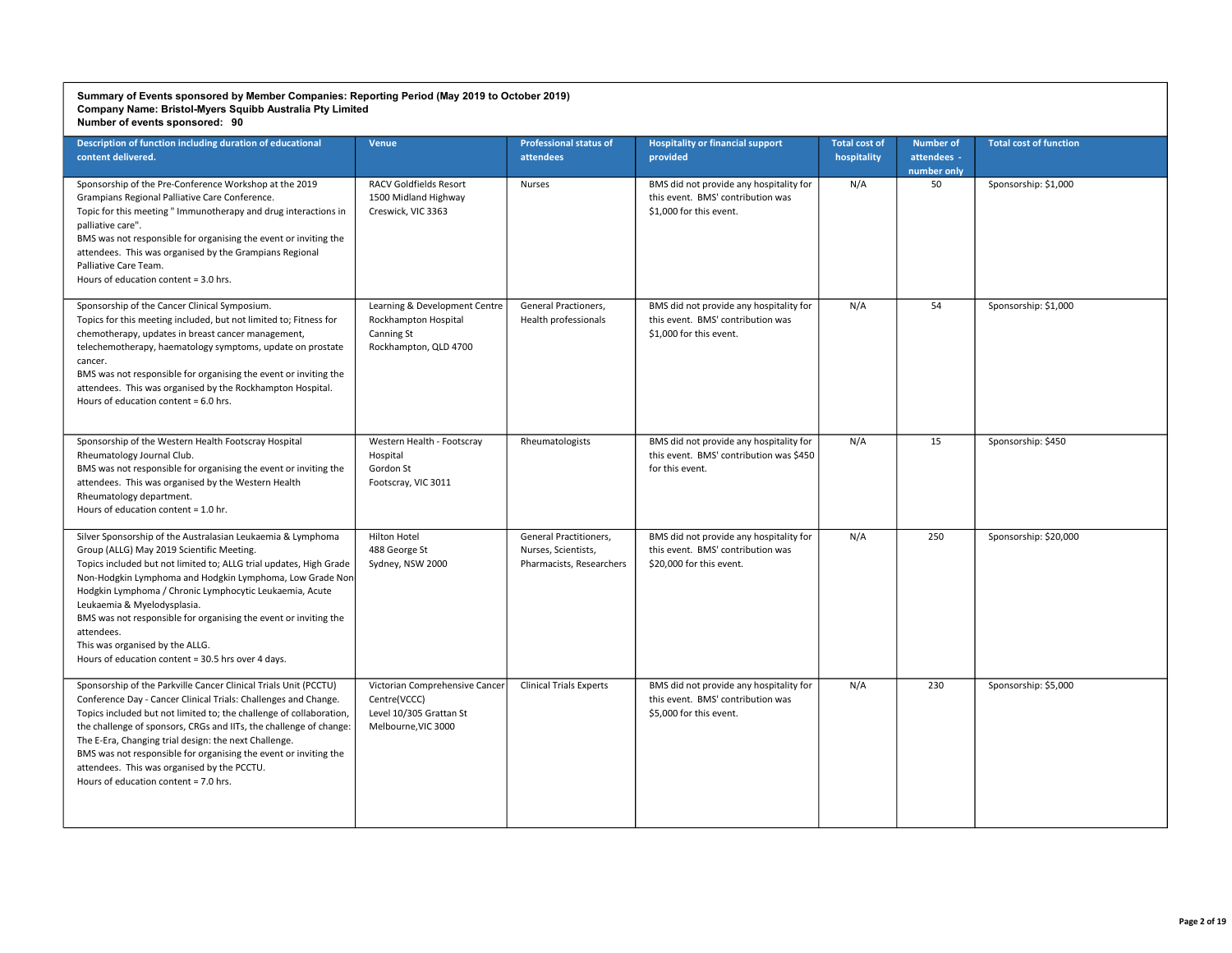| Description of function including duration of educational<br>content delivered.                                                                                                                                                                                                                                                                                                                                                                                                                                                                                                                          | Venue                                                                                                  | <b>Professional status of</b><br>attendees          | <b>Hospitality or financial support</b><br>provided                                                      | <b>Total cost of</b><br>hospitality | <b>Number of</b><br>attendees -<br>number only | <b>Total cost of function</b> |
|----------------------------------------------------------------------------------------------------------------------------------------------------------------------------------------------------------------------------------------------------------------------------------------------------------------------------------------------------------------------------------------------------------------------------------------------------------------------------------------------------------------------------------------------------------------------------------------------------------|--------------------------------------------------------------------------------------------------------|-----------------------------------------------------|----------------------------------------------------------------------------------------------------------|-------------------------------------|------------------------------------------------|-------------------------------|
| Sponsorship of the GenesisCare Cardiac Collaborative Conference.<br>Topics varied and included but not limited to; "Heart failure - up<br>to date management", "Antiplatelets and anticoagulation",<br>"Minimally invasive cardiac surgery", and "The modern<br>angiogram".<br>BMS was not responsible for organising the event or inviting the<br>attendees. This was organised by the GenesisCare.<br>Hours of education content = 5.5 hrs.                                                                                                                                                            | The Brighton Savoy<br>150 Esplanade<br>Brighton, VIC 3186                                              | General Practitioners,<br>Nurses, and Cardiologists | BMS did not provide any hospitality for<br>this event. BMS' contribution was<br>\$3.000 for this event.  | N/A                                 | 38                                             | Sponsorship: \$3,000          |
| Gold sponsorship of the Brisbane Immunotherapy 2019<br>Conference.<br>Topics varied and included but not limited to; Immunotherapy for<br>autoimmune diseases, Immunotherapy and the tumour<br>microenvironment, Adoptive immunotherapies,<br>Immunogenomics, Neoadjuvant immunotherapy.<br>BMS was not responsible for organising the event or inviting the<br>attendees. This was organised by the QIMR Berghofer Medical<br>Research Institute.<br>Hours of education content = 19.5 hrs over 3 days.                                                                                                 | <b>Brisbane Convention and</b><br><b>Exhibition centre</b><br>Glenelg St<br>South Brisbane<br>QLD 4101 | <b>Scientists and Clinical</b><br>Experts           | BMS did not provide any hospitality for<br>this event. BMS' contribution was<br>\$10,000 for this event. | N/A                                 | 213                                            | Sponsorship: \$10,000         |
| June 2019 - 17 events                                                                                                                                                                                                                                                                                                                                                                                                                                                                                                                                                                                    |                                                                                                        |                                                     |                                                                                                          |                                     |                                                |                               |
| Sponsorship of The Cancer Pharmacists Group of the Clinical<br>Oncology Society of Australia (CPG COSA Foundation Clinical<br>Practice MeetingAn Introduction to Cancer Therapy &<br>Pharmacology<br>Topics varied and included but not limited to;"An Introduction to<br>Cancer Therapy & Pharmacology", "Safety in Cancer Treatment",<br>"Safety, Quality, and Governance in Cancer Chemotherapy The<br>pharmacist's role"<br>BMS was not responsible for organising the event or inviting the<br>attendees. This was organised by the CPG COSA.<br>Hours of education content = 19.5 hrs over 3 days. | Rydges South Bank<br>Cnr Grey & Gleneg Streets<br>South Brisbane, QLD 4101                             | Pharmacists                                         | BMS did not provide any hospitality for<br>this event. BMS' contribution was<br>\$2,500 for this event.  | N/A                                 | 117                                            | Sponsorship: \$2,500          |
| Sponsorship of the Western Victoria (Westvic) Primary Health<br>Network (PHN) Palliative Care small group meeting.<br>Topics for this meeting " Equity in Palliative Care", "Support for<br>palliative care at home".<br>BMS was not responsible for organising the event or inviting the<br>attendees. This was organised by the Westvic PHN.<br>Hours of education content = 1.0 hr.                                                                                                                                                                                                                   | Winters Café<br>330 Parkington St<br>Newtown, VIC 3220                                                 | General Practitioners,<br>Health professionals      | Breakfast: \$441                                                                                         | \$441                               | 26                                             | Breakfast: \$441              |
| Sponsorship of the Austin Health Haematology Unit meeting.<br>The topic for this meeting was a discussion about the best<br>possible ways to manage, treat and care for Haematology<br>patients.<br>BMS was not responsible for organising the event or inviting the<br>attendees. This was organised by the Austin Health Haematology<br>unit.<br>Hours of education content = 1.0 hr.                                                                                                                                                                                                                  | <b>Austin Hospital</b><br>145 Studley Road<br>Heidelberg, VIC 3084                                     | Haematologists, Nurses,<br>Pharmacists              | BMS did not provide any hospitality for<br>this event. BMS' contribution was \$500 for<br>this event.    | N/A                                 | 23                                             | Sponsorship: \$500            |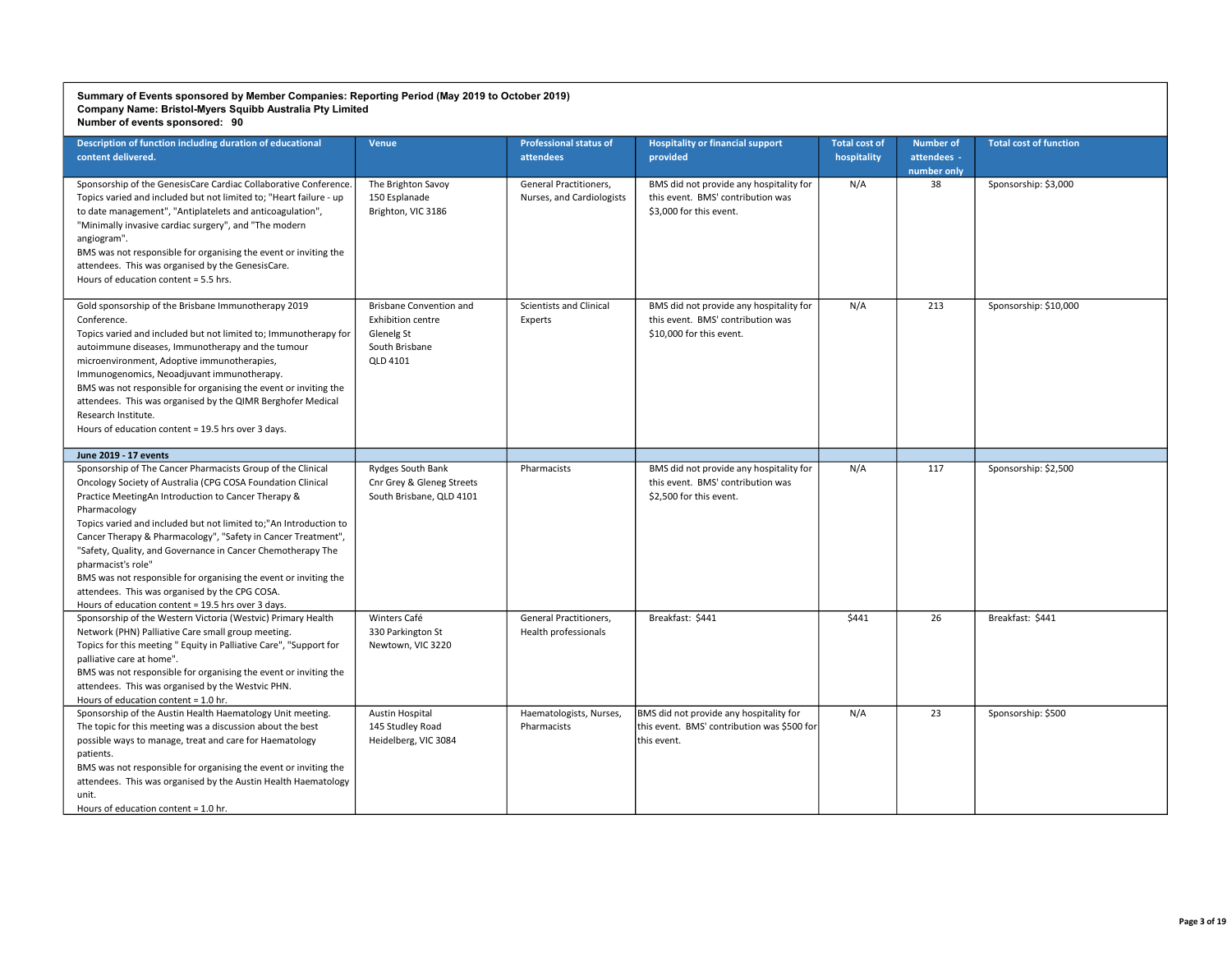| Description of function including duration of educational<br>content delivered.                                                                                                                                                                                                                                                                                                                                                                                                                                      | <b>Venue</b>                                                                | <b>Professional status of</b><br>attendees                      | <b>Hospitality or financial support</b><br>provided                                                                                                                                                                                               | <b>Total cost of</b><br>hospitality | <b>Number of</b><br>attendees -<br>number only | <b>Total cost of function</b>                                                                                                                                                                                                 |
|----------------------------------------------------------------------------------------------------------------------------------------------------------------------------------------------------------------------------------------------------------------------------------------------------------------------------------------------------------------------------------------------------------------------------------------------------------------------------------------------------------------------|-----------------------------------------------------------------------------|-----------------------------------------------------------------|---------------------------------------------------------------------------------------------------------------------------------------------------------------------------------------------------------------------------------------------------|-------------------------------------|------------------------------------------------|-------------------------------------------------------------------------------------------------------------------------------------------------------------------------------------------------------------------------------|
| Sponsorship of the Epworth Cardiac Sciences Breakfast meeting.<br>The topic for this meeting was "Cardiac Surgical Audit".<br>BMS was not responsible for organising the event or inviting the<br>attendees. This was organised by the Epworth Healthcare.<br>Hours of education content = 1.0 hr.                                                                                                                                                                                                                   | Epworth Auditorium<br>88 Bridge Rd<br>Richmond, VIC 3121                    | Cardiologists, Nurses, ICU<br>Consultants                       | BMS did not provide any hospitality for<br>this event. BMS' contribution was \$550 for<br>this event.                                                                                                                                             | N/A                                 | 22                                             | Sponsorship: \$550                                                                                                                                                                                                            |
| Sponsorship of the NSW Early Phase Clinical Trial Alliance (NECTA)<br>Post-American Society of Clinical Oncology (ASCO) dinner<br>meeting.<br>Topics for this meeting were updates from ASCO on Lung Cancer,<br>Gastroitestinal Cancer, Melanoma, Genitourinary Cancer and<br>Breast Cancer.<br>BMS was not responsible for organising the event or inviting the<br>attendees. This was organised by the NECTA.<br>Hours of education content = 2.0 hrs.                                                             | Le Montage Bayside Event<br>Centre<br>38 Frazer St<br>Lilyfield, NSW 2040   | Oncologists, Pharmacists,<br>Nurses, Fellows, Trainees          | Dinner: \$1,175<br>Total co-sponsorship hospitality cost of<br>the meeting was \$14,100 which was<br>split between 12 companies. BMS's<br>contribution only is provided                                                                           | \$1,175                             | 141                                            | Total Cost: \$1,315<br>Hospitality: \$1,175<br>AV Hire: \$140<br>Total co-sponsorship cost of the meeting<br>was \$15,780 which was split between 12<br>companies. BMS's contribution only is<br>provided.                    |
| Sponsorship of the Western Australia Clinical Oncology Group<br>(WACOG) Post-American Society of Clinical Oncology (ASCO)<br>dinner meeting.<br>Topics for this meeting were Mesothelioma, CNS tumours,<br>Immunotherapy, Genitourinary and Upper Gastrointestinal<br>Cancers.<br>BMS was not responsible for organising the event or inviting the<br>attendees. This was organised by the WACOG.<br>Hours of education content = 1.0 hr.                                                                            | University Club of Western<br>Australia<br>Hacket Drive<br>Crawley, WA 6009 | Oncologists, Pharmacists,<br>Nurses, Health<br>Professionals    | BMS did not provide any hospitality for<br>this event. BMS' contribution was \$867 for<br>this event.                                                                                                                                             | N/A                                 | 77                                             | Sponsorship: \$867<br>This meeting was co-sponsored between 7<br>companies. BMS' contribution only is<br>provided.                                                                                                            |
| Sponsorship of the South East Queensland Oncology Group<br>(SEQOG) Post-American Society of Clinical Oncology (ASCO) dinner<br>meeting.<br>Topics for this meeting included ASCO Highlights of Head & Neck<br>Cancer, Lung Cancer and Breast Cancer.<br>BMS was not responsible for organising the event or inviting the<br>attendees. This was organised by the SEQOG.<br>Hours of education content = 2.0 hrs.                                                                                                     | Rydges Fortitude Valley<br>601 Gregory Terrace<br>Bowen Hills, QLD 4006     | Oncologists, Medical<br>Doctors, Medical Oncology<br>Registrars | Dinner: \$1,297<br>Total co-sponsorship hospitality cost of<br>the meeting was \$6,484 which was split<br>between 5 companies. BMS's<br>contribution only is provided.                                                                            | \$1,297                             | 72                                             | Total Cost: \$1,858<br>Hospitality: \$1,297<br>AV Hire: \$561<br>Total co-sponsorship cost of the meeting<br>was \$9,289 which was split between 5<br>companies. BMS's contribution only is<br>provided.                      |
| Sponsorship of the Walter and Eliza Hall Institute of Medical<br>Research (WEHI) Post-American Society of Clinical Oncology<br>(ASCO) dinner meeting.<br>Topics for this meeting included, but not limited to, "Urology<br>Update" and updates on multiple cancers (Breast Cancer,<br>Melanoma, Lung Cancer, Gynaecology Cancer, Gastrointestinal<br>Cancer).<br>BMS was not responsible for organising the event or inviting the<br>attendees. This was organised by WEHI.<br>Hours of education content = 2.5 hrs. | Leonda By The Yarra<br>2 Wallen Road<br>Hawthorn, VIC 3122                  | Oncologists, Registrars and<br><b>Radiation Oncologists</b>     | Total Hospitality: \$2,222<br>Food & Beverages: \$1,222<br>Ground Transportation: \$1,000<br>Total co-sponsorship hospitality cost of<br>the meeting was \$20,000 which was<br>split between 9 companies. BMS's<br>contribution only is provided. | \$2,222                             | 205                                            | Total Cost: \$2,913<br>Hospitality: \$2,222<br>AV Hire: \$480<br>Room Hire: \$211<br>Total co-sponsorship cost of the meeting<br>was \$26,250 which was split between 9<br>companies. BMS's contribution only is<br>provided. |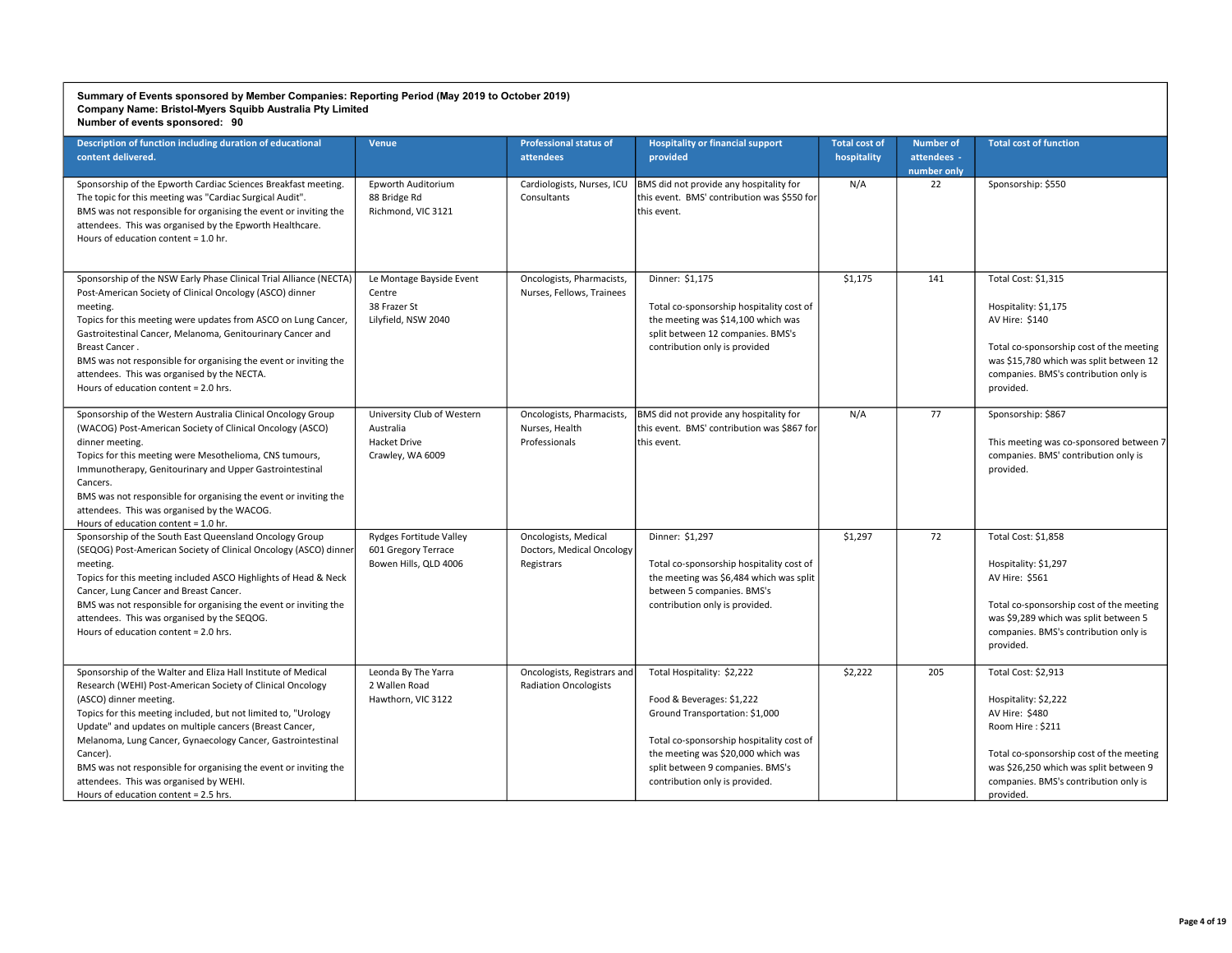| Description of function including duration of educational<br>content delivered.                                                                                                                                                                                                                                                                                                                                                                                                                                                                                                                                         | Venue                                                                                                                | <b>Professional status of</b><br><b>attendees</b>                                   | <b>Hospitality or financial support</b><br>provided                                                                                                                                                                                | <b>Total cost of</b><br>hospitality | <b>Number of</b><br>attendees -<br>number only | <b>Total cost of function</b>                                                                                                                                                                         |
|-------------------------------------------------------------------------------------------------------------------------------------------------------------------------------------------------------------------------------------------------------------------------------------------------------------------------------------------------------------------------------------------------------------------------------------------------------------------------------------------------------------------------------------------------------------------------------------------------------------------------|----------------------------------------------------------------------------------------------------------------------|-------------------------------------------------------------------------------------|------------------------------------------------------------------------------------------------------------------------------------------------------------------------------------------------------------------------------------|-------------------------------------|------------------------------------------------|-------------------------------------------------------------------------------------------------------------------------------------------------------------------------------------------------------|
| Sponsorship of the Cancer Nurses Society of Australia (CNSA)<br>22nd Annual Congress.<br>The theme for this meeting was "The Complexity of Cancer Care:<br>What will the future of cancer nursing look like?".<br>Topics were varied and included, but not limited to,<br>Neuroendocrine Tumours, Breast oncology, Radiation oncology,<br>Vascular access device and infusion therapy, health literacy and<br>the role of the specialist nurse.<br>BMS was not responsible for organising the event or inviting the<br>attendees. This was organised by the CNSA.<br>Hours of education content = 24.0 hrs over 3 days. | Melbourne Convention and<br><b>Exhibition Centre</b><br>1 Convention Centre Pl<br>South Wharf<br>Melbourne, VIC 3006 | Nurses, Psychologists                                                               | BMS did not provide any hospitality for<br>this event. BMS' contribution was \$4,500<br>for this event.                                                                                                                            | N/A                                 | 697                                            | Sponsorship: \$4,500                                                                                                                                                                                  |
| Sponsorship of the Far North Queensland Oncology Group Post-<br>American Society of Clinical Oncology (ASCO) meeting. Topics for<br>this meeting included updatesfrom ACSO on multiple cancers,<br>namely; Breast, Melanoma, Genitourinary, Lung, Gynaecological,<br>Upper Gastrointestinal, Colorectal, Head and Neck. BMS was not<br>responsible for organising the event or inviting the attendees.<br>This was organised by the Far North Queensland Oncology Group.<br>Hours of education content = $6.0$ hrs.                                                                                                     | Mercure Townsville<br>166 Woolcock St<br>Townsville, QLD 4812                                                        | Oncologists, Pathologists,<br>Pharmacists, Nurses,<br>Urologists, Surgeons          | Monring Tea & Lunch: \$209<br>Total co-sponsorship hospitality cost of<br>the meeting was \$1,672 which was split<br>between 8 companies. BMS's<br>contribution only is provided.                                                  | \$209                               | 28                                             | Total Cost: \$272<br>Hospitality: \$209<br>Room Hire: \$63<br>Total co-sponsorship cost of the meeting<br>was \$2,172 which was split between 8<br>companies. BMS's contribution only is<br>provided. |
| Sponsorship of the Warringal Private Hospital Grand Round.<br>Topic for this meeting was on "Hypersomnolence".<br>BMS was not responsible for organising the event or inviting the<br>attendees. This was organised by the Warringal Private Hospital.<br>Hours of education content = 1.0 hr.                                                                                                                                                                                                                                                                                                                          | The Trainyard<br>184 Burgundy St<br>Heilderberg, VIC 3084                                                            | Physicians, Cardiologist,<br>Neurologist, Anaesthetist,<br>Nurses, Medical officers | Breakfast: \$844                                                                                                                                                                                                                   | \$844                               | 30                                             | Breakfast: \$844                                                                                                                                                                                      |
| Sponsorship of the GenesisCare Education dinner meeting.<br>Topics for this meeting included "Update in cardiology imaging"<br>and "The coronary artery disease (CAD) patient".<br>BMS was not responsible for organising the event or inviting the<br>attendees. This was organised by the GenesisCare.<br>Hours of education content = 1.5 hrs.                                                                                                                                                                                                                                                                       | Shanika's Restaurant<br>55 High St<br>Berwick, VIC 3806                                                              | Cardiologists, General<br>Practitioners                                             | Dinner: \$3,000                                                                                                                                                                                                                    | \$3,000                             | 30                                             | Dinner: \$3,000                                                                                                                                                                                       |
| Sponsorship of the Canberra Hospital Department of Oncology<br>Post-American Society of Clinical Oncology (ASCO) dinner<br>meeting.<br>Topics for this meeting were updates from ASCO on Lung Cancer,<br>Gastrointestinal Cancer, Breast Cancer, Gynaecological Cancer and<br>Melanoma.<br>BMS was not responsible for organising the event or inviting the<br>attendees. This was organised by The Canberra Hospital.<br>Hours of education content = 2.0 hrs.                                                                                                                                                         | The Boathouse<br>Menindee Drive<br>Barton, ACT 2600                                                                  | Oncologists, Surgeons,<br>Nurses, Registrars,<br>Pharmacists                        | BMS did not provide any hospitality for<br>this event. BMS' contribution was \$556<br>for this event.<br>This meeting was co-sponsored<br>between 12 companies, total cost was<br>\$6,676. BMS' contribution only is<br>provided.  | \$556                               | 70                                             | Sponsorship: \$556<br>This meeting was co-sponsored between<br>12 companies, total cost was \$6,676. BMS'<br>contribution only is provided.                                                           |
| Sponsorship of the Australian Rheumatology Association (ARA)<br>NSW Branch dinner meeting.<br>There were three clinical cases presentations at the meeting<br>providing an update on Rheumatoid Vasculitis.<br>BMS was not responsible for organising the event or inviting the<br>attendees. This was organised by the ARA NSW Branch.<br>Hours of education content = 1.5 hrs.                                                                                                                                                                                                                                        | <b>Medical Education Building</b><br>Concord Hospital<br>Concord West, NSW 2138                                      | Rheumatologists,<br><b>Advanced trainees</b>                                        | BMS did not provide any hospitality for<br>this event. BMS' contribution was<br>\$1,900 for this event.<br>This meeting was co-sponsored<br>between 2 companies. total cost was<br>\$3,800. BMS' contribution only is<br>provided. | N/A                                 | 39                                             | Sponsorship: \$1,900<br>This meeting was co-sponsored between 2<br>companies. total cost was \$3,800. BMS'<br>contribution only is provided.                                                          |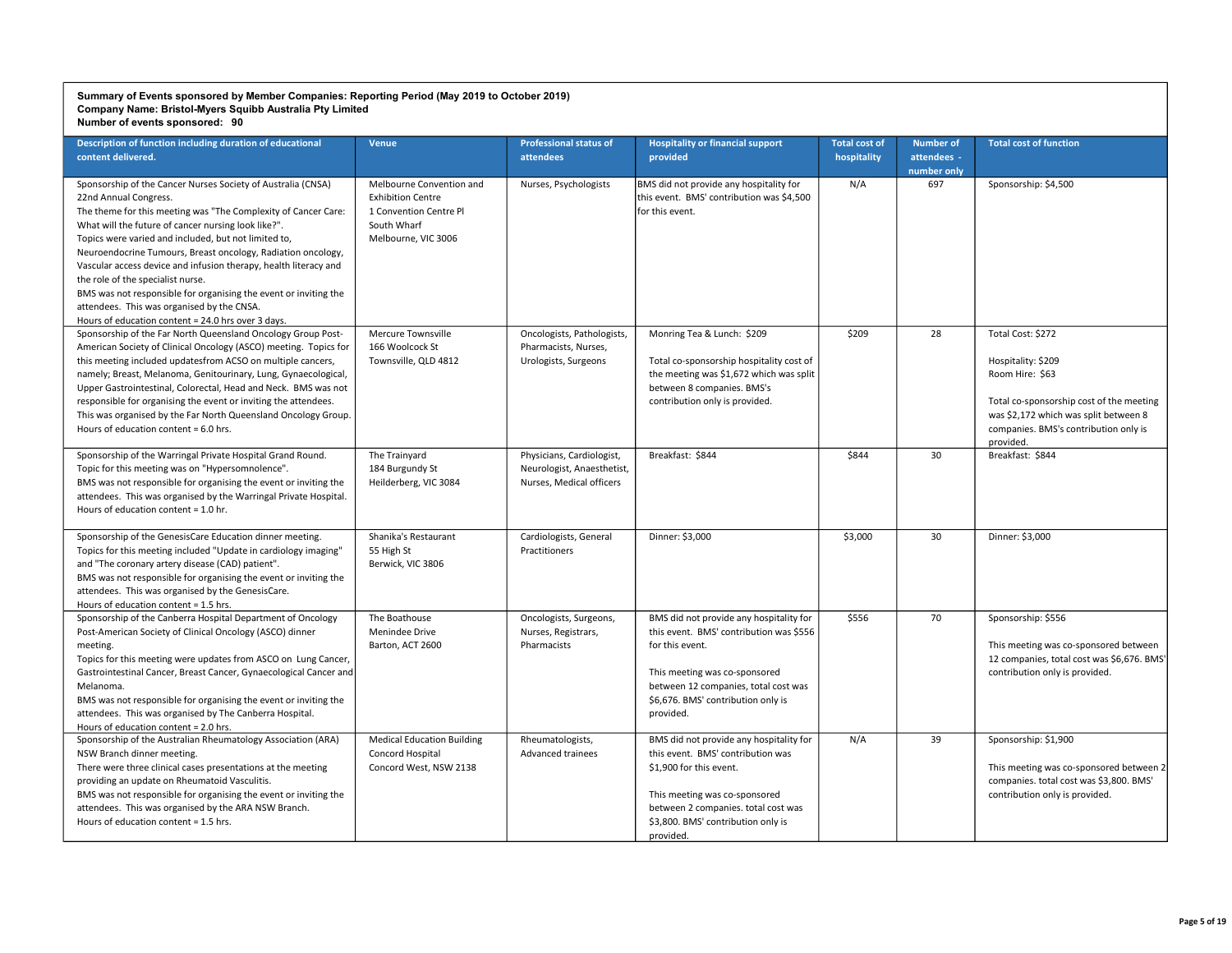| Description of function including duration of educational<br>content delivered.                                                                                                                                                                                                                                                                                                                                                                                                                                                                                     | <b>Venue</b>                                                                                          | <b>Professional status of</b><br>attendees | <b>Hospitality or financial support</b><br>provided                                                                                                                | <b>Total cost of</b><br>hospitality | <b>Number of</b><br>attendees -<br>number only | <b>Total cost of function</b>                                                                                                                                                                                             |
|---------------------------------------------------------------------------------------------------------------------------------------------------------------------------------------------------------------------------------------------------------------------------------------------------------------------------------------------------------------------------------------------------------------------------------------------------------------------------------------------------------------------------------------------------------------------|-------------------------------------------------------------------------------------------------------|--------------------------------------------|--------------------------------------------------------------------------------------------------------------------------------------------------------------------|-------------------------------------|------------------------------------------------|---------------------------------------------------------------------------------------------------------------------------------------------------------------------------------------------------------------------------|
| Sponsorship of the 43rd Annual Scientific Meeting of the<br>Australasian Division of the International Academy of Pathology.<br>Topics varied and included but not limited to; Gynaecological<br>pathology, Breast pathology, Head and Neck cancer, Lymphoma.<br>BMS was not responsible for organising the event or inviting the<br>attendees.<br>This was organised by the Australasian Division of the<br>International Academy of Pathology.<br>Hours of education content =21.5 hrs over 3 days.                                                               | International Convention<br>Center<br>14 Darling Dr<br>Sydney, NSW 2000                               | Pathologists                               | BMS did not provide any hospitality for<br>this event. BMS' contribution was<br>\$5.000 for this event.                                                            | N/A                                 | 482                                            | Sponsorship \$5,000                                                                                                                                                                                                       |
| Sponsorship of the Cancer Nurses Society of Australia (CNSA) 2019<br>CNSA Annual Scientific Meeting-"THE COMPLEXITY OF CANCER<br>CARE"<br>Topics varied and included but not limited to Radiation Oncology,<br>Breast Oncology, The role of nursing in Antimicrobial Stewardship,<br>Patient Experience.<br>BMS was not responsible for organising the event or inviting the<br>attendees. This was organised by the CNSA.<br>Hours of education content =22.0hrs over 3 days.                                                                                      | Melbourne Convention &<br><b>Exhibition Centre</b><br>1 Convention Centre Pl South<br>Wharf, VIC 3006 | Oncologists, Surgeons and<br><b>Nurses</b> | BMS did not provide any hospitality for<br>this event. BMS' contribution was<br>\$12,000 for this event.                                                           | N/A                                 | 697                                            | Sponsorship: \$12,000                                                                                                                                                                                                     |
| Sponsorship of the Eastern Heart Clinic Action Day -2019<br>conference.<br>Topics varied but essentially comprised of a one day event where<br>interventional cardiology cases "gone wrong" are presented, and<br>the cases are then judged by a panel. The cases presented<br>include the attending interventional cardiologist and support<br>team such as cardiac and clinical nurses. BMS was not responsible<br>for organising the event or inviting the attendees. This was<br>organised by the Eastern Heart Clinic<br>Hours of education content = 6.0 hrs. | Hilton Hotel<br>488 George St<br>Sydney, NSW 2000                                                     | <b>Cardiologists and Nurses</b>            | BMS did not provide any hospitality for<br>this event. BMS' contribution was<br>\$10,000 for this event.                                                           | N/A                                 | 482                                            | Sponsorship: \$10,000                                                                                                                                                                                                     |
| <b>July 2019 - 9 events</b>                                                                                                                                                                                                                                                                                                                                                                                                                                                                                                                                         |                                                                                                       |                                            |                                                                                                                                                                    |                                     |                                                |                                                                                                                                                                                                                           |
| Sponsorship of the Haematology Society of Australia and New<br>Zealand (HSANZ) WA Branch dinner meeting.<br>Topics for this meeting were "Platelet gene expression in MPN:<br>potential use as a disease biomarker" and "Grey Platelet<br>Syndrome".<br>BMS was not responsible for organising the event or inviting the<br>attendees. This was organised by the HSANZ WA Branch.<br>Hours of education content = 2.0 hrs.                                                                                                                                          | University Club of Western<br>Australia<br>Hacket Drive<br>Crawley, WA 6009                           | Haematologists,<br>Researchers, Registrars | Dinner: \$356<br>Total co-sponsorship hospitality cost of<br>the meeting was \$712 which was split<br>between 2 companies. BMS's<br>contribution only is provided. | \$356                               | 25                                             | Total Cost: \$606<br>Hospitality: \$356<br>Room Hire: \$125<br>A/V Hire: \$125<br>Total co-sponsorship cost of the meeting<br>was \$1,212 which was split between 2<br>companies. BMS's contribution only is<br>provided. |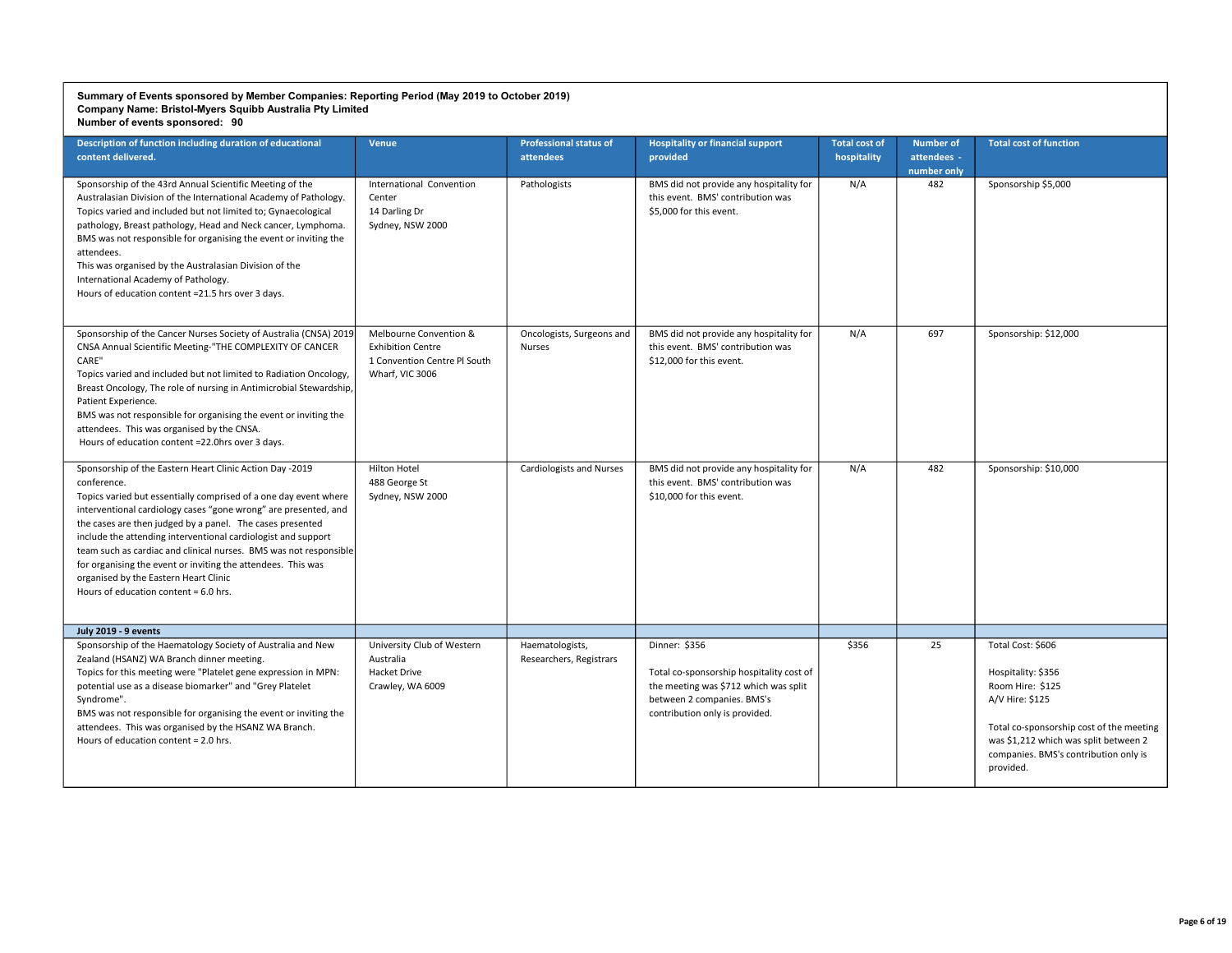| Description of function including duration of educational<br>content delivered.                                                                                                                                                                                                                                                                                                                                                                                                                                                                                                                                     | <b>Venue</b>                                                                                 | <b>Professional status of</b><br>attendees        | <b>Hospitality or financial support</b><br>provided                                                     | <b>Total cost of</b><br>hospitality | <b>Number of</b><br>attendees -<br>number only | <b>Total cost of function</b> |
|---------------------------------------------------------------------------------------------------------------------------------------------------------------------------------------------------------------------------------------------------------------------------------------------------------------------------------------------------------------------------------------------------------------------------------------------------------------------------------------------------------------------------------------------------------------------------------------------------------------------|----------------------------------------------------------------------------------------------|---------------------------------------------------|---------------------------------------------------------------------------------------------------------|-------------------------------------|------------------------------------------------|-------------------------------|
| Sponsorship of the Austin Rheumatology Educational Journal<br>Club.<br>Topics for this meeting were Rheumatology case studies and<br>Journal Articles update.<br>BMS was not responsible for organising the event or inviting the<br>attendees. This was organised by the Austin Health.<br>Hours of education content = 1.5 hrs.                                                                                                                                                                                                                                                                                   | 4.1 Education Precinct<br><b>Austin Tower</b><br><b>Studley Road</b><br>Heidelberg, VIC 3084 | Rheumatologists                                   | BMS did not provide any hospitality for<br>this event. BMS' contribution was \$450 for<br>this event.   | N/A                                 | 15                                             | Sponsorship: \$450            |
| Sponsorship of the Central and Eastern Sydney Primary Health<br>Network (CESPHN) CPD medical update.<br>Topics for this meeting were "Heart failure and the new Heart<br>Failure guidelines" and "Non-invasive testing in the era of<br>computerized tomography coronary angiography".<br>BMS was not responsible for organising the event or inviting the<br>attendees. This was organised by CESPHN.<br>Hours of education content = 2.0 hrs. Associated with 4 Category 2<br>points.                                                                                                                             | Chris O'Brien Lifehouse<br>119-143 Missenden Road<br>Camperdown, NSW 2050                    | General Practitioners,<br>Registrars, Pharmacists | BMS did not provide any hospitality for<br>this event. BMS' contribution was \$1,980<br>for this event. | N/A                                 | 42                                             | Sponsorship: \$1,980          |
| Sponsorship of the Haematology Advanced Trainee (HAT)<br>meeting.<br>Topic for this meeting was "Molecular testing - clinical and<br>laboratory aspects".<br>BMS was not responsible for organising the event or inviting the<br>attendees. This was organised by the HAT co-ordinators.<br>Hours of education content = 1.0 hr.                                                                                                                                                                                                                                                                                    | Rogue Bistro<br>14 Austin St<br>Newstead, QLD 4006                                           | <b>Haematology Advanced</b><br>Trainees           | Dinner: \$2,107                                                                                         | \$2,107                             | 23                                             | Dinner: \$2,107               |
| Sponsorship of the Gosford Private Hospital GP Educational dinner<br>meeting.<br>Topics for this meeting included, but not limited to aortic stenosis,<br>angina, management of cardiac rhythm, and mitral valve disease.<br>BMS was not responsible for organising the event or inviting the<br>attendees. This was organised by the Gosford Private Hospital.<br>Hours of education content = 2.0 hrs.<br>Associated with 4 Category 2 CPD points.                                                                                                                                                                | Reef Restaurant<br><b>Terrigal Esplanade</b><br>Terrigal, NSW 2260                           | <b>General Practitioners</b>                      | BMS did not provide any hospitality for<br>this event. BMS' contribution was \$2,000<br>for this event. | N/A                                 | 46                                             | Sponsorship: \$2,000          |
| Sponsorship of the Rheumatology in Primary Care GP one day<br>seminar.<br>The theme of the meeting was 'Rheumatology in primary care<br>2019 - An update for GPs".<br>Topics for the meeting were varied and included but not limited to<br>Rheumatology, Inflammatory back pain, Osteoporosis, hip and<br>knee osteoarthritis.<br>BMS was not responsible for organising the event or inviting the<br>attendees. This was organised by the Arthritis Queensland and<br>Australian Rheumatology Association Qld Branch.<br>Hours of education content = 6.5 hrs. Associated with 40 Category<br>1 RACGP CPD points. | Royal Brisbane and Women's<br>Hospital<br><b>Butterfield St</b><br>Herston, QLD 4029         | <b>General Practitioners</b>                      | BMS did not provide any hospitality for<br>this event. BMS' contribution was \$750 for<br>this event.   | N/A                                 | 23                                             | Sponsorship: \$750            |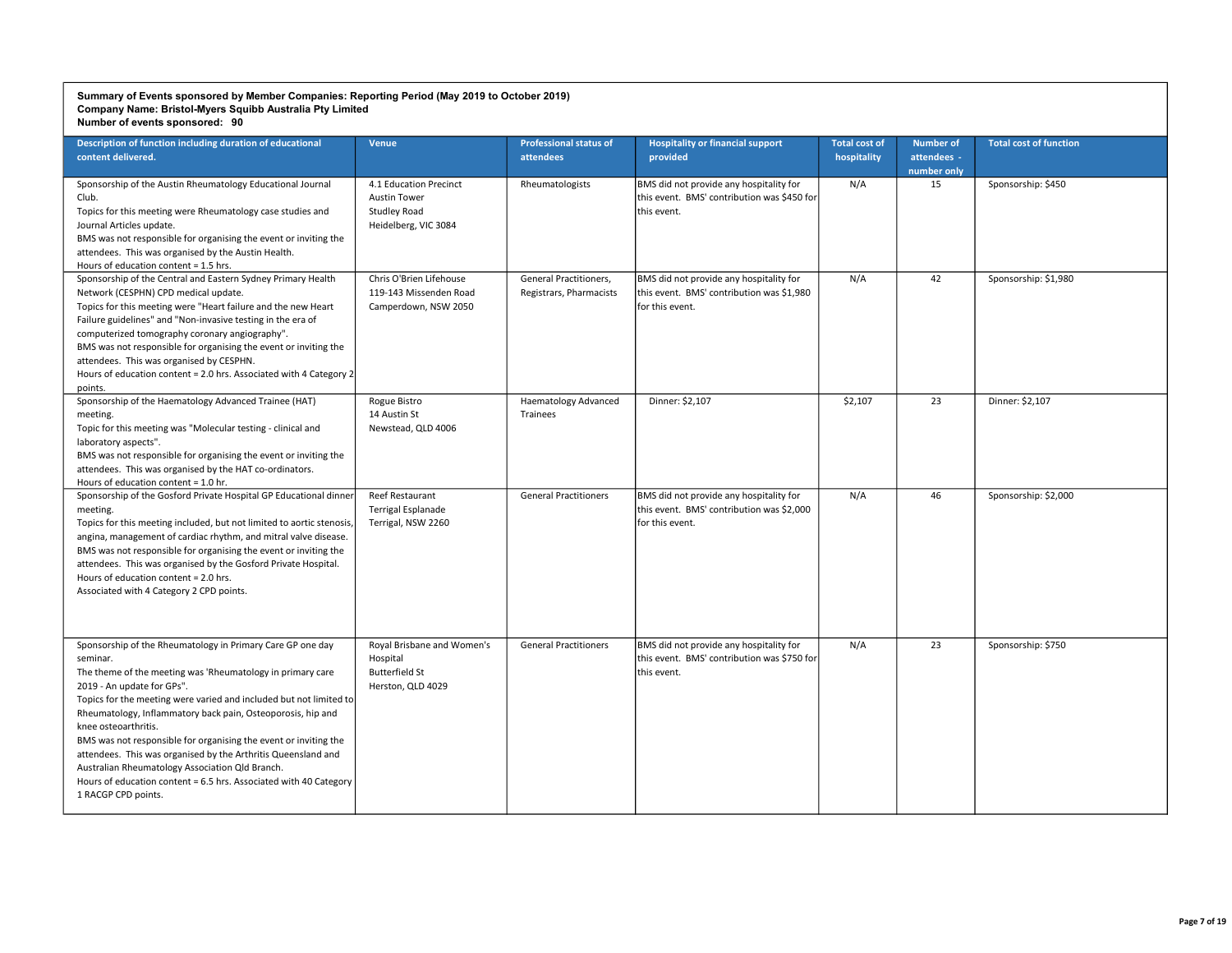| Description of function including duration of educational<br>content delivered.                                                                                                                                                                                                                                                                                                                                                                                                               | <b>Venue</b>                                                         | <b>Professional status of</b><br>attendees                                             | <b>Hospitality or financial support</b><br>provided                                                                                                                                                                              | <b>Total cost of</b><br>hospitality | <b>Number of</b><br>attendees -<br>number only | <b>Total cost of function</b>                                                                                                                                                                                           |
|-----------------------------------------------------------------------------------------------------------------------------------------------------------------------------------------------------------------------------------------------------------------------------------------------------------------------------------------------------------------------------------------------------------------------------------------------------------------------------------------------|----------------------------------------------------------------------|----------------------------------------------------------------------------------------|----------------------------------------------------------------------------------------------------------------------------------------------------------------------------------------------------------------------------------|-------------------------------------|------------------------------------------------|-------------------------------------------------------------------------------------------------------------------------------------------------------------------------------------------------------------------------|
| Sponsorship of the GenesisCare Education dinner meeting.<br>Topics for this meeting included "Update in cardiology imaging"<br>and "The coronary artery disease (CAD) patient".<br>BMS was not responsible for organising the event or inviting the<br>attendees. This was organised by the GenesisCare Cardiology.<br>Hours of education content = 1.5 hrs.                                                                                                                                  | <b>Bacash Restaurant</b><br>175 Domain Road<br>South Yarra, VIC 3141 | Cardiologists, Nurses,<br><b>Cardiac Physiologists</b>                                 | Dinner: \$2,500                                                                                                                                                                                                                  | \$2,500                             | 25                                             | Dinner: \$2,500                                                                                                                                                                                                         |
| Sponsorship of the Australian and New Zealand Urogenital and<br>Prostate (ANZUP) Cancer Trials Group Annual Scientific Meeting.<br>Topics varied and included but not limited to; Updates in<br>Genitourinary Cancer treatment, bladder and Kidney cancer,<br>Updates on ANZUP Trials.<br>BMS was not responsible for organising the event or inviting the<br>attendees.<br>This was organised by the ANZUP Cancer Trials Group Limited.<br>Hours of education content =26.5 hrs over 3 days. | Hilton Hotel<br>190 Elizabeth St<br>Brisbane, QLD 4000               | Nurses, Oncologists, Trial<br>Coordinators, Urologists,<br>Allied Health Professionals | BMS did not provide any hospitality for<br>this event. BMS' contribution was<br>\$35.500 for this event.                                                                                                                         | N/A                                 | 383                                            | Sponsorship: \$35,500                                                                                                                                                                                                   |
| Sponsorship of the Victorian Branch of the Australia<br>Rheumatology Association (ARA) Monthly Meeting.<br>This meeting was a Post-European League Against Rheumatism<br>(EULAR) Update, covering rheumatoid arthritis, vasculitis and<br>osteoporosis.<br>BMS was not responsible for organising the event or inviting the<br>attendees. This was organised by the ARA (Vic).<br>Hours of education content = 3 hrs.                                                                         | The Gables<br>15 Finch St<br>Malvern East, VIC 3145                  | Rheumatologists,<br>Registrars, Advanced<br>Trainees.                                  | BMS did not provide any hospitality for<br>this event. BMS' contribution was<br>\$3.000 for this event.                                                                                                                          | N/A                                 | 69                                             | Sponsorship: \$3,000                                                                                                                                                                                                    |
| August 2019 - 19 events                                                                                                                                                                                                                                                                                                                                                                                                                                                                       |                                                                      |                                                                                        |                                                                                                                                                                                                                                  |                                     |                                                |                                                                                                                                                                                                                         |
| Sponsorship of the Haematology Society of Australia and New<br>Zealand (HSANZ) education meeting.<br>The theme of the meeting was "Scientific Review of the 2019<br>International Congress on Malignant Lymphoma".<br>BMS was not responsible for organising the event or inviting the<br>attendees. This was organised by the HSANZ.<br>Hours of education content = 2.0 hrs.                                                                                                                | Acqua Viva on the Swan<br>Nedlands, Broadway<br>Perth, WA 6009       | Haematologists,<br>Pharmacists, Nurses                                                 | Dinner: \$509<br>Total co-sponsorship hospitality cost of<br>the meeting was \$4,581 which was split<br>between 9 companies. BMS's<br>contribution only is provided.                                                             | \$509                               | 50                                             | Total Cost: \$619<br>Hospitality: \$509<br>Room Hire: \$55<br>A/V Hire: \$55<br>Total co-sponsorship cost of the meeting<br>was \$5,573 which was split between 9<br>companies. BMS's contribution only is<br>provided. |
| Sponsorship of the Victorian Medical Oncology Trainee Group<br>(VMOTG) Lung Cancer educational meeting.<br>Topics for the meeting were Medical Oncology, Radiation<br>Oncology, respiratory and Thoracic Surgery.<br>BMS was not responsible for organising the event or inviting the<br>attendees. This was organised by the VMOTG.<br>Hours of education content = 4.0 hrs.                                                                                                                 | Sheraton Hotel<br>27 Little Collins St<br>Melbourne, VIC 3000        | Oncologists                                                                            | Total Hospitality: \$1,660<br>Food & Beverages: \$1,545<br>Parking: \$115<br>Total co-sponsorship hospitality cost of<br>the meeting was \$3,320 which was split<br>between 2 companies. BMS's<br>contribution only is provided. | \$1,660                             | 40                                             | Total Cost: \$2,059<br>Hospitality: \$1,660<br>A/V Hire: \$399<br>Total co-sponsorship cost of the meeting<br>was \$4,118 which was split between 2<br>companies. BMS's contribution only is<br>provided.               |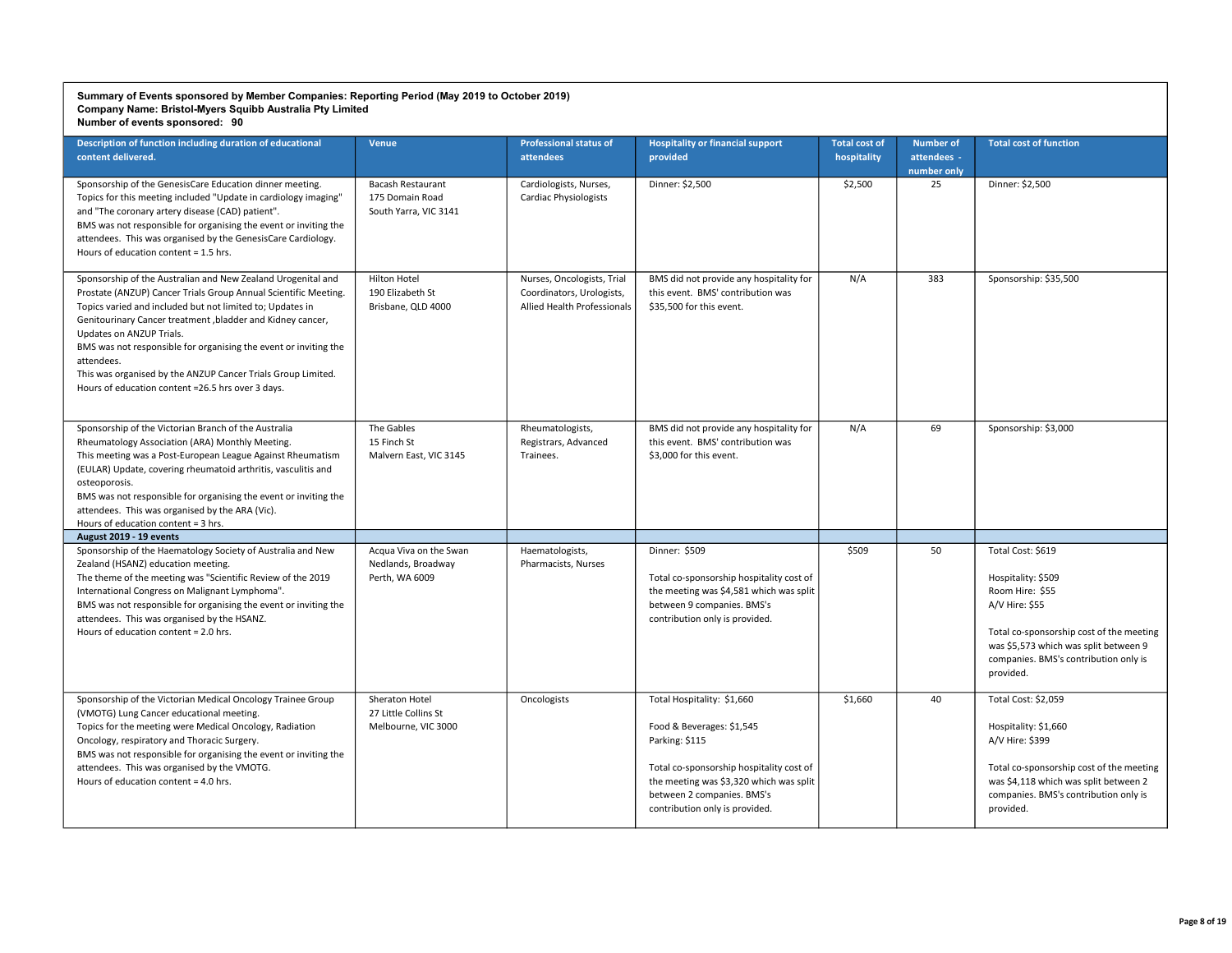| Description of function including duration of educational<br>content delivered.                                                                                                                                                                                                                                                                                                                                                                                                                                           | Venue                                                                                                | <b>Professional status of</b><br>attendees                                         | <b>Hospitality or financial support</b><br>provided                                                                                                                                                                           | <b>Total cost of</b><br>hospitality | <b>Number of</b><br>attendees -<br>number only | <b>Total cost of function</b>                                                                                                                                                                          |
|---------------------------------------------------------------------------------------------------------------------------------------------------------------------------------------------------------------------------------------------------------------------------------------------------------------------------------------------------------------------------------------------------------------------------------------------------------------------------------------------------------------------------|------------------------------------------------------------------------------------------------------|------------------------------------------------------------------------------------|-------------------------------------------------------------------------------------------------------------------------------------------------------------------------------------------------------------------------------|-------------------------------------|------------------------------------------------|--------------------------------------------------------------------------------------------------------------------------------------------------------------------------------------------------------|
| Sponsorship of the Australian Rheumatology Association of<br>Queensland (ARAQ) monthly meeting.<br>Topics for the meeting included a range of presentations and<br>summaries of difficult management cases and clinical scenarios as<br>well as a discussion on rheumatology services provided at the<br>princess Alexandra with a focus on indigenous health.<br>BMS was not responsible for organising the event or inviting the<br>attendees. This was organised by the ARAQ.<br>Hours of education content = 1.5 hrs. | <b>Translational Research Institute</b><br>37 Kent St<br>Woolloongabba, QLD 4102                     | Rheumatologists,<br>Advanced trainees                                              | BMS did not provide any hospitality for<br>this event. BMS' contribution was \$2,000<br>for this event.                                                                                                                       | N/A                                 | 70                                             | Sponsorship: \$2,000                                                                                                                                                                                   |
| Sponsorship of the Oncology Group of Adelaide (OGA) post<br>American Society of Clinical Oncology (ASCO) dinner meeting.<br>Topics for the meeting were updates from ASCO rleating to<br>Genitourinary Cancer and Lung Cancer.<br>BMS was not responsible for organising the event or inviting the<br>attendees. This was organised by the OGA.<br>Hours of education content = 2.0 hrs.                                                                                                                                  | The Carrington Function Centre<br>262 Carrington St<br>Adelaide, SA 5000                             | Oncologists                                                                        | Dinner: \$442<br>Total co-sponsorship hospitality cost of<br>the meeting was \$3,090 which was split<br>between 7 companies. BMS's<br>contribution only is provided.                                                          | \$442                               | 40                                             | Dinner: \$442<br>Total co-sponsorship cost of the meeting<br>was \$3,400 which was split between 7<br>companies. BMS's contribution only is<br>provided.                                               |
| Sponsorship of the Haematology Society of Australia and New<br>Zealand (HSANZ) NSW Branch scientific dinner meeting.<br>Topics for this meeting were updates from the 2019 European<br>Haematology Association (EHA) conference and the 2019<br>International Conference on Malignant Lymphoma (ICML).<br>BMS was not responsible for organising the event or inviting the<br>attendees. This was organised by the HSANZ NSW Branch.<br>Hours of education content = 2.5 hrs.                                             | Sir Stamford Hotel<br>Circular Quay<br>93 Macquarie ST<br>Sydney, NSW 2000                           | Haematologists,<br><b>Haematology Advanced</b><br>Trainees, Nurses                 | Total Hospitality: \$963<br>Dinner: \$843<br>Car Parking for 22: \$120<br>Total co-sponsorship hospitality cost of<br>the meeting was \$4,815 which was split<br>between 5 companies. BMS's<br>contribution only is provided. | \$963                               | 50                                             | Total Cost: \$1,043<br>Hospitality: \$963<br>A/V Hire: \$80<br>Total co-sponsorship cost of the meeting<br>was \$5,215 which was split between 5<br>companies. BMS's contribution only is<br>provided. |
| Sponsorship of the Calvary Mater Hospital Lung Cancer dinner<br>meeting.<br>Topic for the meeting was "Evolving evidence from recent clinical<br>trails in lung cancer treatment".<br>BMS was not responsible for organising the event or inviting the<br>attendees. This was organised by the Calvary Mater Hospital.<br>Hours of education content = 2.0 hrs.                                                                                                                                                           | NOAH'S On The Beach<br>29 Zaara St<br>Newcastle, NSW 2300                                            | Oncologists                                                                        | Dinner: \$2,028                                                                                                                                                                                                               | \$2,028                             | 24                                             | Total Cost: \$2,414<br>Hospitality: \$2,028<br>A/V Hire: \$150<br>Room Hire: \$236                                                                                                                     |
| Sponsorship of the Calvary Mater Hospital Medical Oncology<br>forum.<br>Topic for the meeting was "Molecular and Translational Research<br>advances in Lung Cancer". BMS was not responsible for organising<br>the event or inviting the attendees. This was organised by the<br>Calvary Mater Hospital.<br>Hours of education content = 1.0 hr.                                                                                                                                                                          | Medical Oncology Tutorial<br>Room<br>Calvary Mater Hospital<br>Edith & Platt St<br>Waratah, NSW 2298 | Oncologists, Radiation<br>Oncologists, Nurses,<br>Pharmacists, Advance<br>Trainees | Lunch: \$475                                                                                                                                                                                                                  | \$475                               | 32                                             | Lunch: \$475                                                                                                                                                                                           |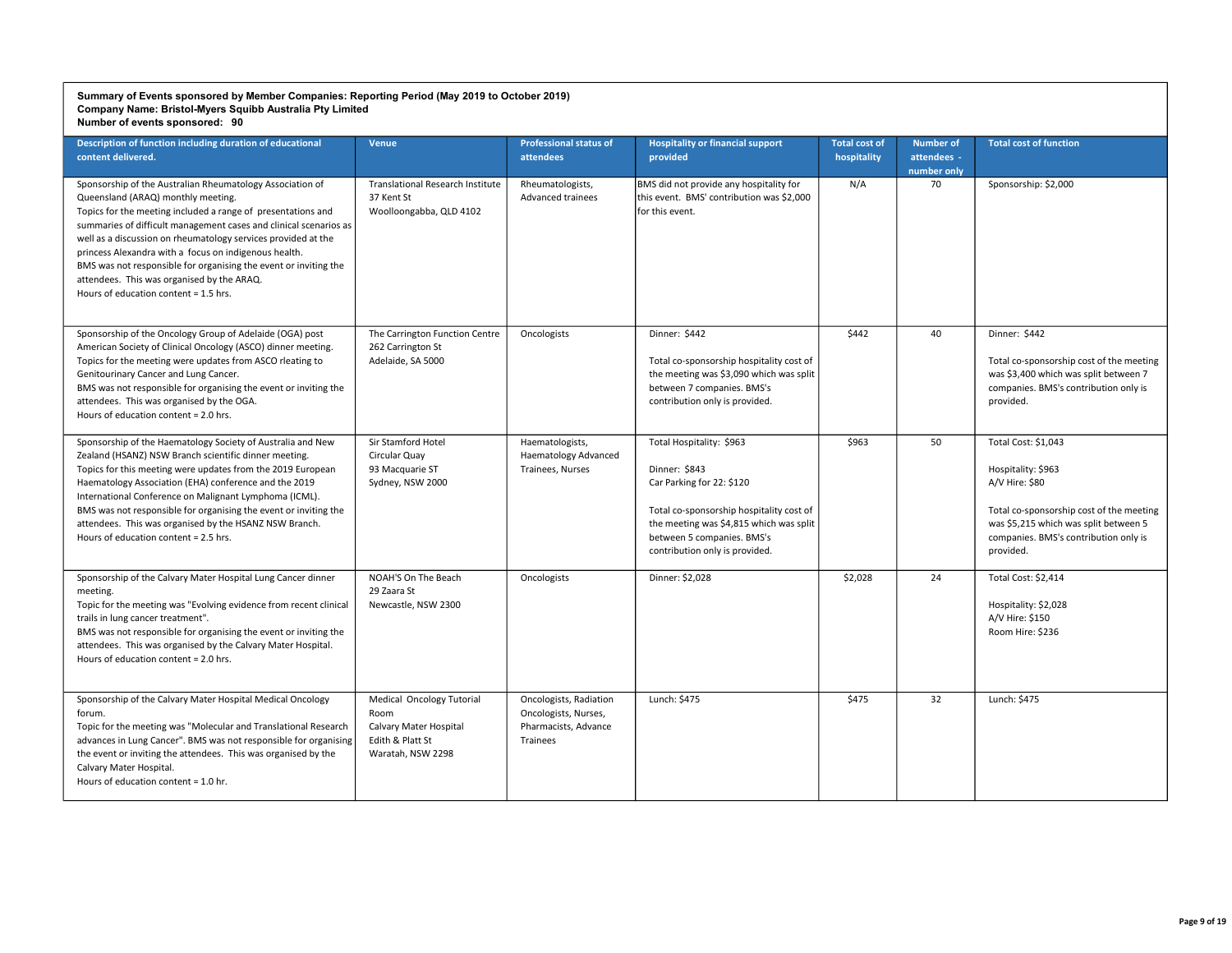| Description of function including duration of educational<br>content delivered.                                                                                                                                                                                                                                                                                                                                                                                                      | <b>Venue</b>                                                                     | <b>Professional status of</b><br><b>attendees</b>         | <b>Hospitality or financial support</b><br>provided                                                                                                                    | <b>Total cost of</b><br>hospitality | <b>Number of</b><br>attendees -<br>number only | <b>Total cost of function</b>                                                                                                                                                                                                                                 |
|--------------------------------------------------------------------------------------------------------------------------------------------------------------------------------------------------------------------------------------------------------------------------------------------------------------------------------------------------------------------------------------------------------------------------------------------------------------------------------------|----------------------------------------------------------------------------------|-----------------------------------------------------------|------------------------------------------------------------------------------------------------------------------------------------------------------------------------|-------------------------------------|------------------------------------------------|---------------------------------------------------------------------------------------------------------------------------------------------------------------------------------------------------------------------------------------------------------------|
| Sponsorship of the Sydney Adventist Hospital Quarterly Academic<br>Meeting.<br>The theme of the meeting was "Women and Heart Disease: The<br>cardiologist and the patient"<br>BMS was not responsible for organising the event or inviting the<br>attendees. This was organised by the Sydney Adventist hospital.<br>Hours of education content = 2.5 hrs.                                                                                                                           | Cafe Lyon<br>366 Pacific Hwy<br>Lindfield, NSW 2073                              | Cardiologists                                             | Dinner: \$1307                                                                                                                                                         | \$1,307                             | 15                                             | Dinner: \$1307                                                                                                                                                                                                                                                |
| Bronze Sponsorship of the GenesisCare GP updates in Cardiology<br>Conference.<br>Topics were varied and included but not limited to: "Heart Failure<br>with preserved ejection fraction (HFpEF)" and "Heart Failure:<br>Differential diagnosis to consider".<br>BMS was not responsible for organising the event or inviting the<br>attendees. This was organised by the GenesisCare.<br>Hours of education content = 10.5 hrs over 2 days.                                          | Oaks Resort & Spa<br>569 Charlton Esplanade<br>Hervey Bay, OLD 4655              | Cardiologists, Nurses and<br><b>General Practitioners</b> | BMS did not provide any hospitality for<br>this event. BMS' contribution was<br>\$2,200 for this event.                                                                | N/A                                 | 71                                             | Sponsorship: \$2,200                                                                                                                                                                                                                                          |
| Sponsorship of the Western Health's Rheumatology Journal Club.<br>BMS was not responsible for organising the event or inviting the<br>attendees. This was organised by the Western Health.<br>Hours of education content = $1.0$ hrs                                                                                                                                                                                                                                                 | Western Health - Footscray<br>Hospital<br>Gordon St<br>Footscray, VIC 3011       | Rheumatologists                                           | BMS did not provide any hospitality for<br>this event. BMS' contribution was \$450<br>for this event.                                                                  | N/A                                 | 15                                             | Sponsorship: \$450                                                                                                                                                                                                                                            |
| Sponsorship of The Canberra Haematology Peer Review Group<br>(CHPRG) Educational Meeting.<br>Topic for this meeting was the summary of the International<br>Conference on Malignant Lymphoma (ICML) held in Lugano.<br>BMS was not responsible for organising the event or inviting the<br>attendees. This was organised by the CHPRG.<br>Hours of education content = 2.0 hrs.                                                                                                      | Hotel Hotel<br>New Acton (Ovolo Nishi)<br>25 Edinburgh Avenue<br>Acton, ACT 2601 | Haematologists, Advanced<br><b>Trainees and Nurses</b>    | Dinner: \$1,024<br>Total co-sponsorship hospitality cost of<br>the meeting was \$2,048 which was split<br>between 2 companies. BMS's<br>contribution only is provided. | \$1,024                             | 25                                             | Total Cost: \$1,203<br>Hospitality: \$1,024<br>AV Hire: \$179<br>Total co-sponsorship cost of the meeting<br>was \$2,226. BMS sponsored full amount<br>for A/V and hospitality cost was split<br>between 2 companies. BMS's contribution<br>only is provided. |
| Sponsorship of The NSW Cardiac Club Educational Dinner<br>Meeting.<br>Topic for this meeting was "Arrhythmia and devices"<br>BMS was not responsible for organising the event or inviting the<br>attendees. This was organised by the Cardiac Club NSW.<br>Hours of education content = 1.5 hrs.                                                                                                                                                                                     | The Grounds<br>7A/2 Huntley St<br>Alexandria, NSW 2015                           | Cardiologists                                             | Dinner: \$2,780                                                                                                                                                        | \$2,780                             | 30 <sup>°</sup>                                | Total Cost: \$3,000<br>Hospitality: \$2,780<br>AV Hire: \$220                                                                                                                                                                                                 |
| Sponsorship of The Cancer Pharmacists Group of the Clinical<br>Oncology Society of Australia (CPG COSA) Advanced Clinical<br>Practice Meeting.<br>Topics varied and included but not limited to; Updates on<br>Gynaecological Cancer, Small Cell Lung Disease, Sarcoma,<br>Myeloproliferative Disorders.<br>BMS was not responsible for organising the event or inviting the<br>attendees. This was organised by the CPG COSA.<br>Hours of education content = 10.5 hrs over 2 days. | Rydges<br>186 Exhibition St<br>Melbourne, VIC 3000                               | Pharmacists                                               | BMS did not provide any hospitality for<br>this event. BMS' contribution was<br>\$2,500 for this event.                                                                | N/A                                 | 89                                             | Sponsorship: \$2,500                                                                                                                                                                                                                                          |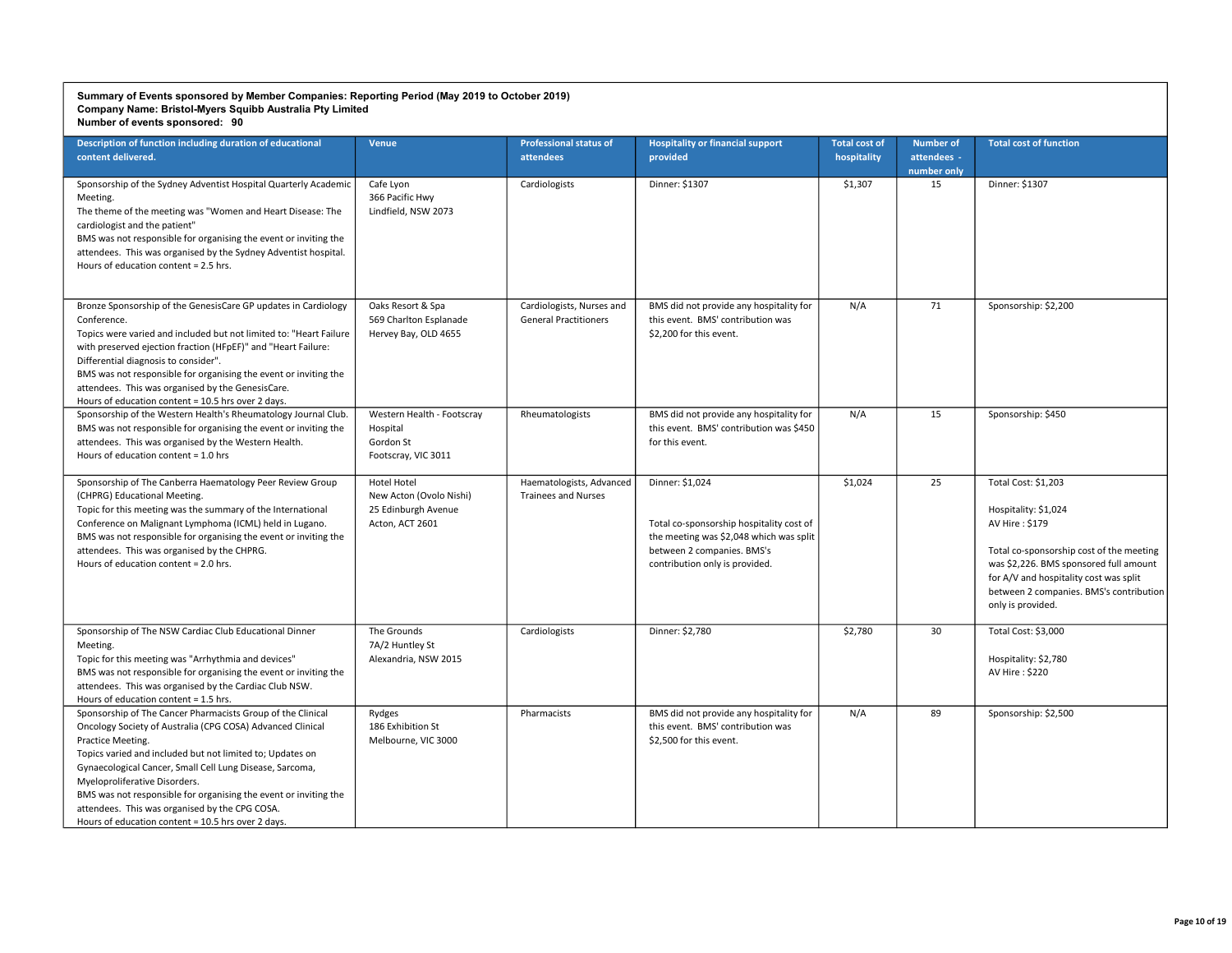| Description of function including duration of educational<br>content delivered.                                                                                                                                                                                                                                                                                                                                                                                                                                                                                                                                                                                                                                           | Venue                                                                                      | <b>Professional status of</b><br>attendees                                                                                           | <b>Hospitality or financial support</b><br>provided                                                      | <b>Total cost of</b><br>hospitality | <b>Number of</b><br>attendees -<br>number only | <b>Total cost of function</b> |
|---------------------------------------------------------------------------------------------------------------------------------------------------------------------------------------------------------------------------------------------------------------------------------------------------------------------------------------------------------------------------------------------------------------------------------------------------------------------------------------------------------------------------------------------------------------------------------------------------------------------------------------------------------------------------------------------------------------------------|--------------------------------------------------------------------------------------------|--------------------------------------------------------------------------------------------------------------------------------------|----------------------------------------------------------------------------------------------------------|-------------------------------------|------------------------------------------------|-------------------------------|
| Silver sponsorship of the Melbourne Immunotherapy Network<br>(MIN) Winter Symposium 2019.<br>Topics varied and included but not limited to; Clinical Cancer<br>Immunotherapy, Cancer Genetics and Immunity, Emerging<br>Concepts in Immunotherapy, Immunotherapy for infections.<br>BMS was not responsible for organising the event or inviting the<br>attendees.<br>This was organised by the MIN.<br>Hours of education content = 11.0 hrs over 2 days.                                                                                                                                                                                                                                                                | Vibe Hotel<br>32/42 Murchison St<br>Marysville, VIC 3779                                   | Oncologists, Oncology<br>trainees, and Clinical<br>researchers                                                                       | BMS did not provide any hospitality for<br>this event. BMS' contribution was<br>\$6.500 for this event.  | N/A                                 | 80                                             | Sponsorship: \$6,500          |
| Silver Sponsorship of the BJC Health JAM (Joint &<br>Musculoskeletal) Session 2019.<br>Topics varied and included but not limited to; rheumatic disease,<br>common musculoskeletal issues, Carpal Tunnel Syndrome.<br>BMS was not responsible for organising the event or inviting the<br>attendees. This was organised by the BJC Health.<br>Hours of education content = 6.0 hrs.                                                                                                                                                                                                                                                                                                                                       | University of Technology Sydney<br>15 Broadway<br>Ultimo, NSW 2007                         | General Practitioners and<br>Allied Health Professionals                                                                             | BMS did not provide any hospitality for<br>this event. BMS' contribution was<br>\$6.930 for this event.  | N/A                                 | 192                                            | Sponsorship: \$6,930          |
| Silver sponsorship of the Cardiac Society of Australia and New<br>Zealand (CSANZ) 2019-67th Annual Scientific Meeting.<br>The meeting involved presentations from local and national<br>experts.<br>Topics were included, but not limited to; the exchange of ideas<br>and for discussion around clinical and basic research issues,<br>including the latest developments in basic mechanisms, diagnosis,<br>treatment and prevention of cardiovascular disease.<br>BMS was not responsible for organising the event or inviting the<br>attendees. This was organised by The Cardiac Society of Australia<br>and New Zealand (CSANZ) Victoria.<br>Hours of education content = 38.5 hrs over 4 days.                      | <b>Adelaide Convention Centre</b><br>North Terrace<br>Adelaide, SA 5000                    | Cardiologists, Trainees,<br>Researchers, Surgeons,<br><b>Allied Healthcare</b><br>Professionals, Physicians,<br>Students, and Nurses | BMS did not provide any hospitality for<br>this event. BMS' contribution was<br>\$31.818 for this event. | N/A                                 | 2208                                           | Sponsorship: \$31,818         |
| Silver Sponsorship of the Medical Oncology Group of Australia<br>(MOGA) Annual Scientific Meeting 2019 - Leading the way in<br>Medical Oncology education, research and Clinical Practice.<br>The meeting involved presentations from local and national<br>experts<br>Topics varied and included but not limited to; medical oncology<br>practice, research and education in gastro-intestinal, breast, head<br>and neck cancers as well as neuro-oncology amongst other<br>tumour streams, immunotherapy.<br>BMS was not responsible for organising the event or inviting the<br>attendees. This was organised by the Medical Oncology Group of<br>Australia (MOGA)<br>Hours of education content =28.0hrs over 3 days. | <b>National Convention Centre</b><br>Canberra<br>31 Constitution Ave Canberra,<br>ACT 2601 | Oncologists, Surgeons,<br>Nurses, Pharmacists, Allied<br>Healthcare Professionals,<br><b>Researchers and Trainees</b>                | BMS did not provide any hospitality for<br>this event. BMS' contribution was<br>\$30,850 for this event. | N/A                                 | 484                                            | Sponsorship: \$30,850         |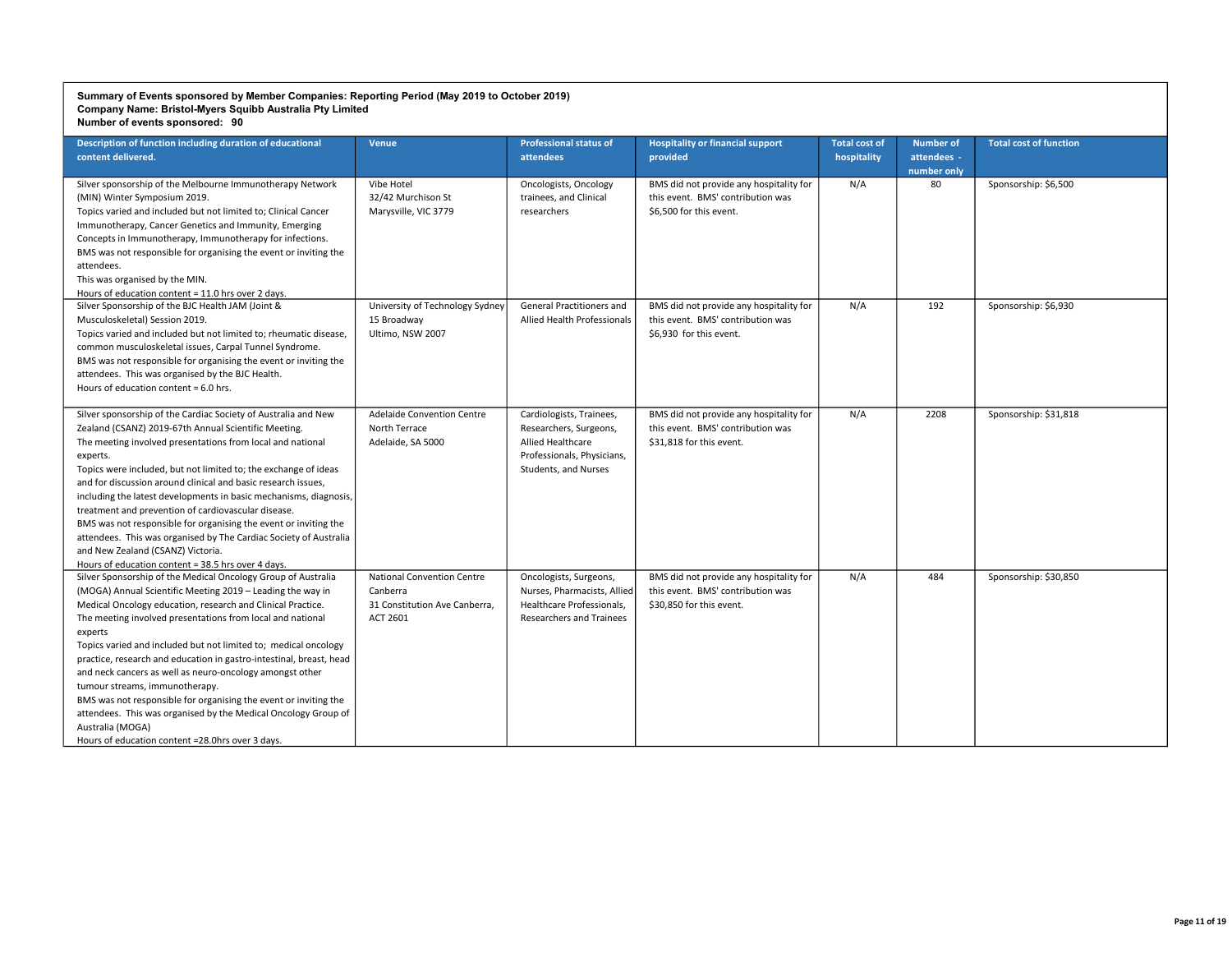| Description of function including duration of educational<br>content delivered.                                                                                                                                                                                                                                                                                                                                                                                                                                                                                                                                                                                                  | Venue                                                                                      | <b>Professional status of</b><br>attendees                                | <b>Hospitality or financial support</b><br>provided                                                                                                                            | <b>Total cost of</b><br>hospitality | <b>Number of</b><br>attendees -<br>number only | <b>Total cost of function</b>                                                                                                                                                                                         |
|----------------------------------------------------------------------------------------------------------------------------------------------------------------------------------------------------------------------------------------------------------------------------------------------------------------------------------------------------------------------------------------------------------------------------------------------------------------------------------------------------------------------------------------------------------------------------------------------------------------------------------------------------------------------------------|--------------------------------------------------------------------------------------------|---------------------------------------------------------------------------|--------------------------------------------------------------------------------------------------------------------------------------------------------------------------------|-------------------------------------|------------------------------------------------|-----------------------------------------------------------------------------------------------------------------------------------------------------------------------------------------------------------------------|
| Sponsorship of the Immuno-Oncology Forum: Where, where,<br>What, why & how?.<br>Topics varied and included but not limited to; Current updates<br>with breast cancer, Melanoma, lung cancer, genitourinary,<br>Practical aspects of immuno-Oncology, Immunotherapy<br>controversial topics.<br>BMS was not responsible for organising the event or inviting the<br>attendees. This was organised by the Medical Oncology Group of<br>Australia (MOGA).<br>Hours of education content = 5.0 hrs.                                                                                                                                                                                  | <b>National Convention Centre</b><br>Canberra<br>31 Constitution Ave Canberra,<br>ACT 2601 | Oncologists                                                               | BMS did not provide any hospitality for<br>this event. BMS' contribution was<br>\$35,000 for this event.                                                                       | N/A                                 | 157                                            | Sponsorship: \$35,000                                                                                                                                                                                                 |
| Bronze sponsorship of the Australasian Gastro-Intestinal Trials<br>Group (AGITG) 21st Annual Scientific Meeting.<br>The meeting involved presentations from local and national<br>experts.<br>Topics were varied and included, but not limited to; the<br>controversies of GI cancer treatment, Stereotactic Body Radiation<br>Therapy (SBRT) for pancreatic and liver cancer, Clinical trials and<br>translational research in Early Colorectal Cancer.<br>BMS was not responsible for organising the event or inviting the<br>attendees.<br>This was organised by the Australasian Leukaemia & Lymphoma<br>Group (ALLG).<br>Hours of education content = 22.0 hrs over 3 days. | <b>Adelaide Convention Centre</b><br>North Terrace<br>Adelaide, SA 5000                    | Cancer Clinicians,<br>Researchers and Allied<br><b>Health Specialists</b> | BMS did not provide any hospitality for<br>this event. BMS' contribution was<br>\$10,000 for this event.                                                                       | N/A                                 | 371                                            | Sponsorship: \$10,000                                                                                                                                                                                                 |
| September 2019 - 10 events                                                                                                                                                                                                                                                                                                                                                                                                                                                                                                                                                                                                                                                       |                                                                                            |                                                                           |                                                                                                                                                                                |                                     |                                                |                                                                                                                                                                                                                       |
| Sponsorship of the Gold Coast Heart Centre Clinical Cardiology<br>Meeting.<br>Topic for this meeting was Case Studies in Clinical Cardiology.<br>BMS was not responsible for organising the event or inviting the<br>attendees. This was organised by the Gold Coast Heart Centre.<br>Hours of education content = 2.0 hrs.                                                                                                                                                                                                                                                                                                                                                      | Crowne Plaza<br>2807 Gold Coast Highway<br>Surfers Paradise, QLD 4217                      | Cardiologists and surgeons                                                | Food & Beverages: \$818<br>Total co-sponsorship hospitality cost of<br>the meeting was \$1,636 which was split<br>between 2 companies. BMS's<br>contribution only is provided. | \$818                               | 20                                             | Total Cost: \$909<br>Hospitality: \$818<br>AV Hire: \$55<br>Room Hire: \$36<br>Total co-sponsorship cost of the meeting<br>was \$1818 which was split between 2<br>companies. BMS's contribution only is<br>provided. |
| Sponsorship of the Pre Op, Post Op and Rehabilitation Strategies<br><b>Educational dinner meeting</b><br>Theme of the meeting was "Managing the Orthopaedic Patient-<br>Pre & Post Op Strategies-Hip and Knee Surgery (Rehabilitation)"<br>BMS was not responsible for organising the event or inviting the<br>attendees. This was organised by the Brisbane Waters Private<br>Hospital.<br>Hours of education content = 2.5 hrs.                                                                                                                                                                                                                                                | Crowne Plaza Terrigal Pacific<br>Pine Tree Lane<br>Terrigal, NSW 2260                      | <b>General Practitioners</b>                                              | BMS did not provide any hospitality for<br>this event. BMS' contribution was<br>\$1,500 for this event.                                                                        | N/A                                 | 16                                             | Sponsorship: \$1,500                                                                                                                                                                                                  |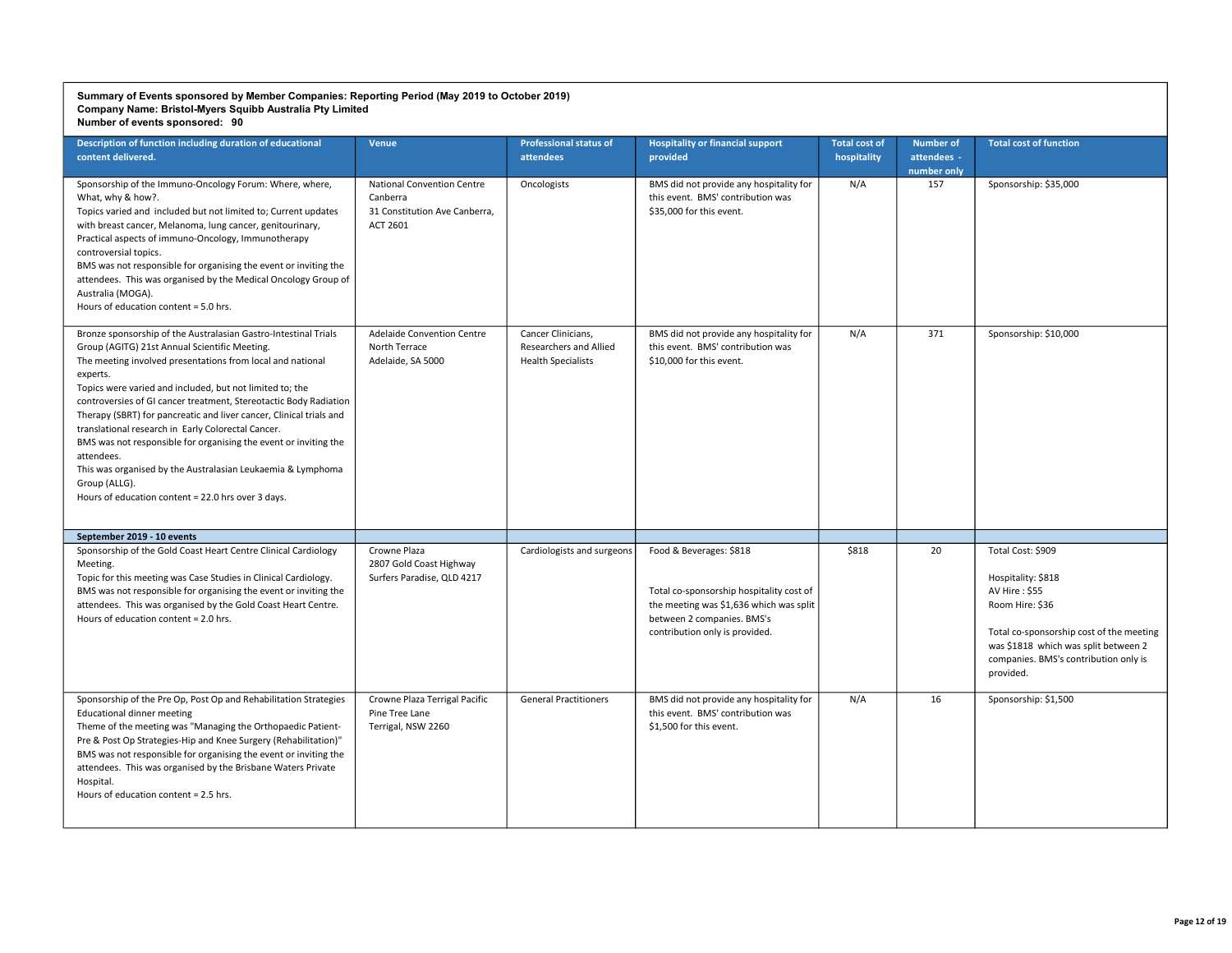| Description of function including duration of educational<br>content delivered.                                                                                                                                                                                                                                                                                                                                             | <b>Venue</b>                                                                | <b>Professional status of</b><br>attendees                                              | <b>Hospitality or financial support</b><br>provided                                                                                                                    | <b>Total cost of</b><br>hospitality | <b>Number of</b><br>attendees -<br>number only | <b>Total cost of function</b>                                                                                                                                                                            |
|-----------------------------------------------------------------------------------------------------------------------------------------------------------------------------------------------------------------------------------------------------------------------------------------------------------------------------------------------------------------------------------------------------------------------------|-----------------------------------------------------------------------------|-----------------------------------------------------------------------------------------|------------------------------------------------------------------------------------------------------------------------------------------------------------------------|-------------------------------------|------------------------------------------------|----------------------------------------------------------------------------------------------------------------------------------------------------------------------------------------------------------|
| Sponsorship of the Victorian Medical Oncology Trainees' Group<br>(VMOTG) Inter-Hospital Meeting.<br>Topics for this meeting were updates in Oncology and Case<br>studies from Border Oncology and Frankston Hospital.<br>BMS was not responsible for organising the event or inviting the<br>attendees. This was organised by the VMOTG.<br>Hours of education content = 2.0 hrs.                                           | St Andrews Conservatory<br>128 Nicholson St<br>Fitzroy, VIC 3065            | Oncologists and Advanced<br>Trainees                                                    | Dinner: \$1,364<br>Total co-sponsorship hospitality cost of<br>the meeting was \$5,455 which was split<br>between 4 companies. BMS's<br>contribution only is provided. | \$1,364                             | 60                                             | Total Cost: \$1,364<br>Total co-sponsorship cost of the meeting<br>was \$5,455 which was split between 4<br>companies. BMS's contribution only is<br>provided.                                           |
| Sponsorship of the Epworth Cardiac Sciences Breakfast meeting.<br>Topics for this meeting was "Interesting Cases" by the Intensive<br>Care Unit and Cardiac Team.<br>BMS was not responsible for organising the event or inviting the<br>attendees. This was organised by the Epworth HealthCare.<br>Hours of education content = 1.0 hrs.                                                                                  | Epworth hospital auditorium<br>89 Bridge Rd<br>Richmond, VIC 3121           | Cardiologists, cardiology<br>Researchers, Surgeons,<br>Nurses and General<br>Physicians | BMS did not provide any hospitality for<br>this event. BMS' contribution was \$550<br>for this event.                                                                  | N/A                                 | 30                                             | Sponsorship: \$550                                                                                                                                                                                       |
| Sponsorship of the Oncology Network Gold Coast (ONGC)<br>educational dinner meeting.<br>Topics for this meeting were the update in Surgery, Skin/ Merkel<br>Cell and Melanoma.<br>BMS was not responsible for organising the event or inviting the<br>attendees. This was organised by the ONGC.<br>Hours of education content = 2.0 hrs.                                                                                   | Crowne Plaza Hotel<br>2807 Gold Coast Hwy<br>Surfers Paradise, QLD 4217     | Oncologist, Pharmacist,<br>Pathologist, Surgeons and<br><b>Radiation Oncologist</b>     | Dinner: \$1,156<br>Total co-sponsorship hospitality cost of<br>the meeting was \$3,467 which was split<br>between 3 companies. BMS's<br>contribution only is provided. | \$1,156                             | 40                                             | Total Cost: \$1,326<br>Hospitality: \$1,156<br>AV Hire: \$170<br>Total co-sponsorship cost of the meeting<br>was \$3,978 which was split between 3<br>companies. BMS's contribution only is<br>provided. |
| Sponsorship of the Western Australian Clinical Oncology Group<br>(WACOG) Post European Society for Post World Conference on<br>Lung Cancer (WCLC) Meeting.<br>Topics for this meeting was the Updates and highlights from the<br>WCLC.<br>BMS was not responsible for organising the event or inviting the<br>attendees. This was organised by the WACOG.<br>Hours of education content = 2.0 hrs.                          | University Club of Western<br>Australia<br>Hacket Drive<br>Crawley, WA 6009 | Oncologist, Pharmacist,<br>Surgeons and Radiation<br>Oncologist                         | Dinner: \$853<br>Total co-sponsorship hospitality cost of<br>the meeting was \$5,120 which was<br>split between 6 companies. BMS's<br>contribution only is provided.   | \$853                               | 70                                             | Dinner: \$853<br>Total co-sponsorship hospitality cost of<br>the meeting was \$5,120 which was split<br>between 6 companies. BMS's contribution<br>only is provided.                                     |
| Sponsorship of the Bangladeshi Medical Society of Northern<br>Territory (BMSNT) Annual Scientific Meeting.<br>Topics for this meeting were included, but not limited to;<br>"Antihypertensive Agents in Practice", "Osteoporosis/Newer Anti<br>Diabetic Agent".<br>BMS was not responsible for organising the event or inviting the<br>attendees. This was organised by the BMSNT.<br>Hours of education content = 6.0 hrs. | <b>Hilton Darwin</b><br>32 Mitchell St<br>Darwin City, NT 0800              | General Practitioners,<br>Researcher and Nurse                                          | BMS did not provide any hospitality for<br>this event. BMS' contribution was<br>\$2.500 for this event.                                                                | N/A                                 | 50                                             | Sponsorship: \$2,500                                                                                                                                                                                     |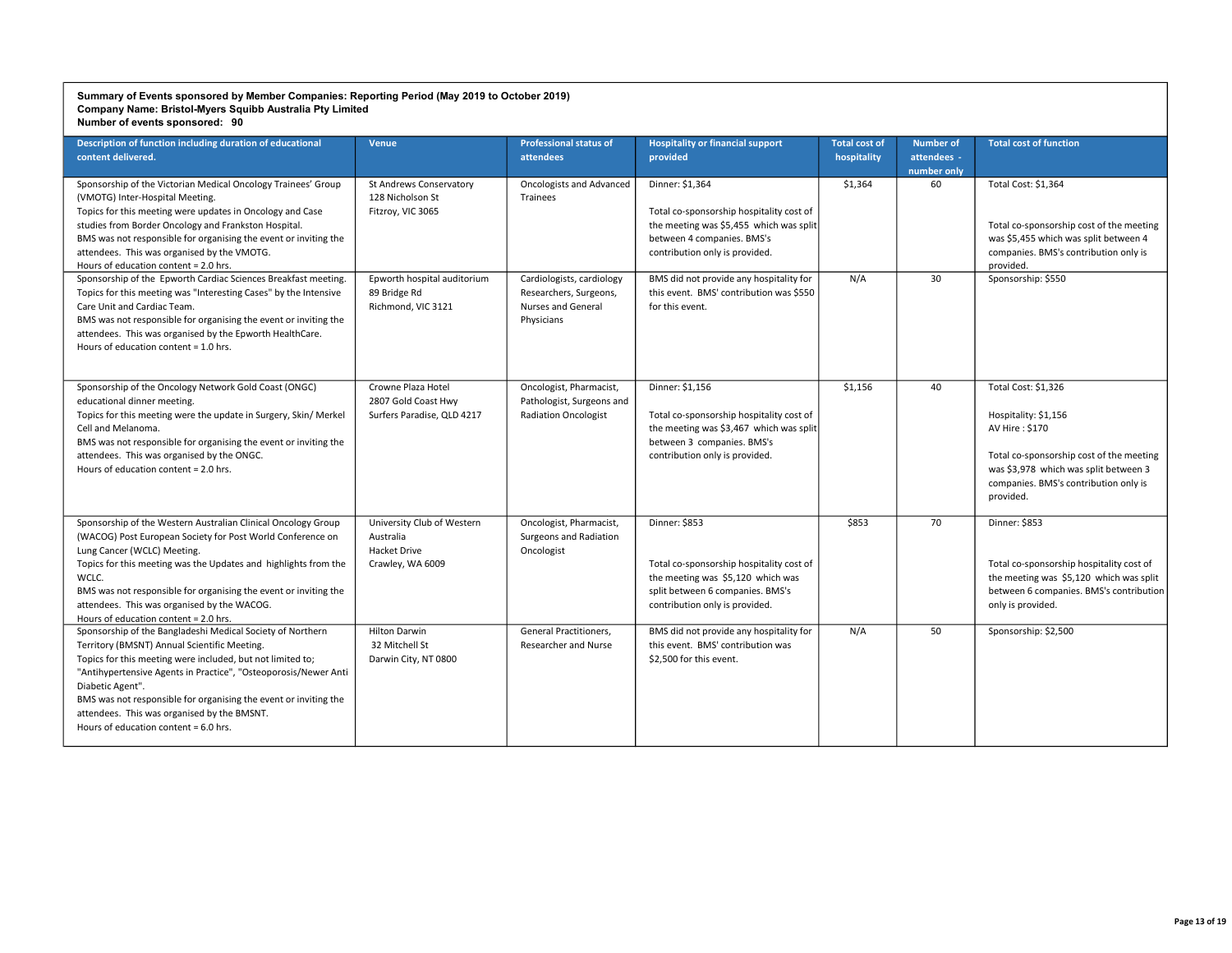| Description of function including duration of educational<br>content delivered.                                                                                                                                                                                                                                                                                                                                                                                                                                                                                                                                                    | <b>Venue</b>                                                            | <b>Professional status of</b><br>attendees                                                                                        | <b>Hospitality or financial support</b><br>provided                                                                                                                  | <b>Total cost of</b><br>hospitality | <b>Number of</b><br>attendees -<br>number only | <b>Total cost of function</b>                                                                                                                                                                        |
|------------------------------------------------------------------------------------------------------------------------------------------------------------------------------------------------------------------------------------------------------------------------------------------------------------------------------------------------------------------------------------------------------------------------------------------------------------------------------------------------------------------------------------------------------------------------------------------------------------------------------------|-------------------------------------------------------------------------|-----------------------------------------------------------------------------------------------------------------------------------|----------------------------------------------------------------------------------------------------------------------------------------------------------------------|-------------------------------------|------------------------------------------------|------------------------------------------------------------------------------------------------------------------------------------------------------------------------------------------------------|
| Sponsorship of the South Australian Indian Medical Association<br>(SAIMA) Immuno-Oncology Educational dinner meeting.<br>Topics included; Immune-Related Adverse Reaction (irAR)<br>Management, Immuno-oncology case study.<br>BMS was not responsible for organising the event or inviting the<br>attendees. This was organised by the SAIMA.<br>Hours of education content = 2.0 hrs.                                                                                                                                                                                                                                            | The House of Chow<br>82 Hutt St<br>Adelaide, SA 5000                    | Oncologists, General<br>Practitioners, Allied<br><b>Healthcare Professionals</b><br>and Medical Students                          | BMS did not provide any hospitality for<br>this event. BMS' contribution was<br>\$4,000 for this event.                                                              | N/A                                 | 41                                             | Sponsorship \$4,000                                                                                                                                                                                  |
| Sponsorship of the Victorian Comprehensive Cancer Centre(VCCC)<br>Research Conference 2019<br>The meeting involved presentations from local and national<br>experts.<br>Topics were varied and included but not limited to:<br>Immunotherapy with rare cancers, Cancer prevention, Precision<br>Oncology-radiation to genomics, Artificial intelligence and digital<br>technology.<br>BMS was not responsible for organising the event or inviting the<br>attendees. This was organised by the VCCC.<br>Hours of education content = 14.5 hrs over 2 days.                                                                         | <b>Hotel Sofitel</b><br>25 Collins St<br>Melbourne, VIC 3000            | Researchers, Clinicians,<br>Nurses, Educators and<br><b>Allied Health Professionals</b>                                           | BMS did not provide any hospitality for<br>this event. BMS' contribution was<br>\$33,000 for this event.                                                             | N/A                                 | 452                                            | Sponsorship \$33,000                                                                                                                                                                                 |
| Platinum sponsorship of the Australian and New Zealand Head &<br>Neck Cancer Society (ANZHNCS) Meeting 2019 - 'New Science,<br>Better Treatments'.<br>The meeting involved presentations from local and national<br>experts.<br>Topics were varied and included but not limited to: "Adenoid<br>cystic cancer", "Enhanced Recovery After Surgery(ERAS) in head<br>and neck cancer", "Treatment and prevention of dysphagia in<br>head and neck cancer".<br>BMS was not responsible for organising the event or inviting the<br>attendees. This was organised by the ANZHNCS.<br>Hours of education content = 17.0 hrs over 3 days. | <b>Adelaide Convention Centre</b><br>North Terrace<br>Adelaide, SA 5000 | Healthcare professionals<br>Surgeons, Oncologists,<br>Pathologists, Nurses,<br>Dietitians, Psychologists,<br>and Medical Students | BMS did not provide any hospitality for<br>this event. BMS' contribution was<br>\$25,500 for this event.                                                             | N/A                                 | 197                                            | Sponsorship \$25,500                                                                                                                                                                                 |
| October 2019 - 23 events                                                                                                                                                                                                                                                                                                                                                                                                                                                                                                                                                                                                           |                                                                         |                                                                                                                                   |                                                                                                                                                                      |                                     |                                                |                                                                                                                                                                                                      |
| Sponsorship of the Post World Conference on Lung Cancer (WCLC)<br>Hobart Educational Satellite Meeting,<br>Topics for this meeting were the highlights from the clinical data<br>presented at the WCLC, such as Radiation Oncology update,<br>Respiratory Medicine Update, Immunotherapy updates.<br>BMS was not responsible for organising the event or inviting the<br>attendees. This was organised by the ICON Cancer Centre.<br>Hours of education content = 2.0 hrs.                                                                                                                                                         | Rockwall Bar and Grill<br>89 Salamanca Place<br>Hobart, TAS 7000        | Oncologists, Pathologists,<br>Radiation Oncologists and<br>Radiographer                                                           | Dinner: \$555<br>Total co-sponsorship hospitality cost of<br>the meeting was \$1,111 which was split<br>between 2 companies. BMS's<br>contribution only is provided. | \$555                               | 15                                             | Total Cost: \$705<br>Hospitality: \$555<br>AV Hire: \$150<br>Total co-sponsorship cost of the meeting<br>was \$1,410 which was split between 2<br>companies. BMS's contribution only is<br>provided. |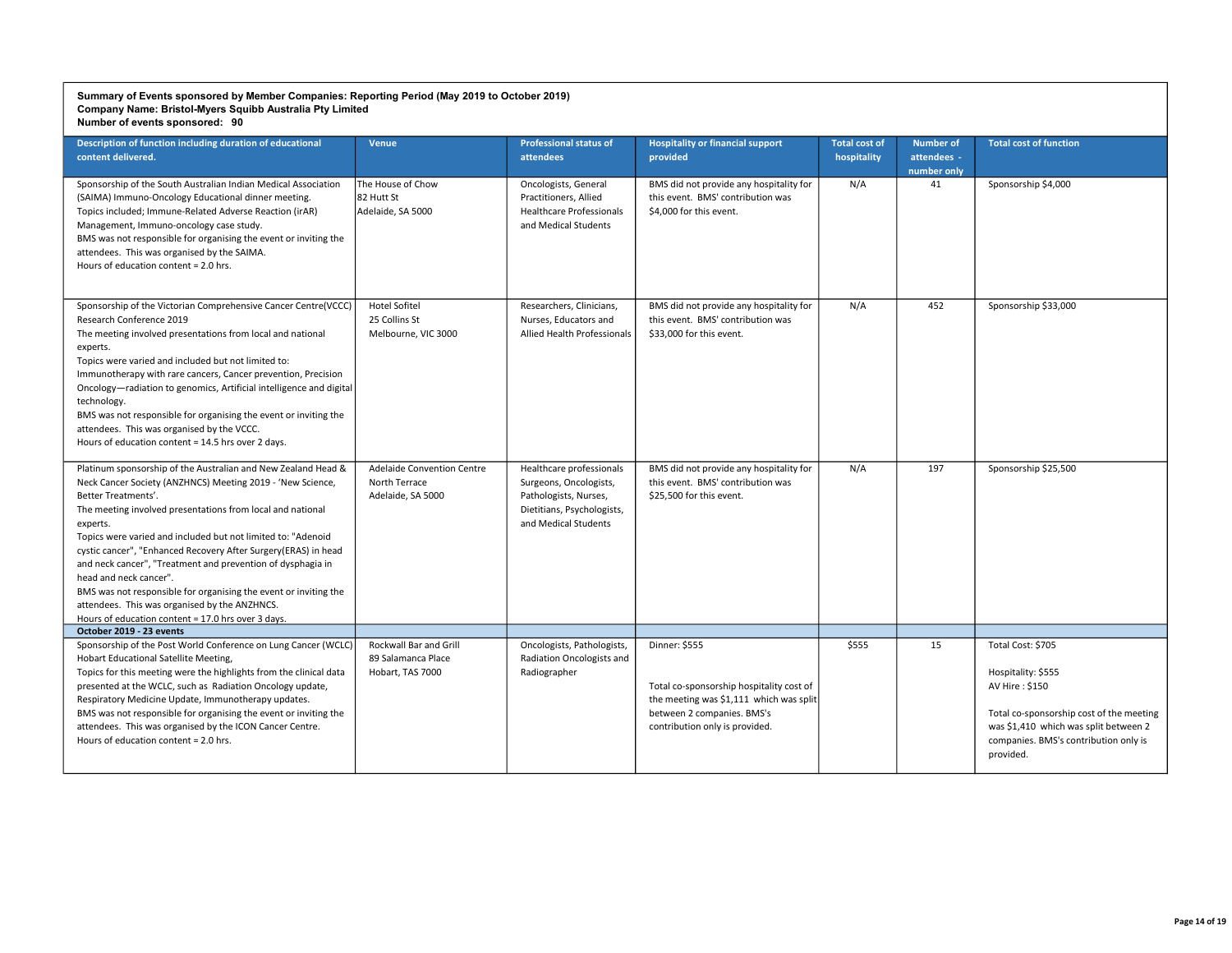| Description of function including duration of educational<br>content delivered.                                                                                                                                                                                                                                                                                                                                                                                                                                                                                                              | Venue                                                                                                                         | <b>Professional status of</b><br>attendees                                                 | <b>Hospitality or financial support</b><br>provided                                                                                                                                                                                           | <b>Total cost of</b><br>hospitality | <b>Number of</b><br>attendees -<br>number only | <b>Total cost of function</b>                                                                                                                                                                                                          |
|----------------------------------------------------------------------------------------------------------------------------------------------------------------------------------------------------------------------------------------------------------------------------------------------------------------------------------------------------------------------------------------------------------------------------------------------------------------------------------------------------------------------------------------------------------------------------------------------|-------------------------------------------------------------------------------------------------------------------------------|--------------------------------------------------------------------------------------------|-----------------------------------------------------------------------------------------------------------------------------------------------------------------------------------------------------------------------------------------------|-------------------------------------|------------------------------------------------|----------------------------------------------------------------------------------------------------------------------------------------------------------------------------------------------------------------------------------------|
| Sponsorship of the Post World Conference on Lung Cancer (WCLC)<br>Melbourne Educational dinner Meeting,<br>Topics for this meeting were the highlights from the clinical data<br>presented at the WCLC, such as Radiation Oncology update,<br>Respiratory Medicine Update, Immunotherapy updates.<br>BMS was not responsible for organising the event or inviting the<br>attendees. This was organised by the ICON Cancer Centre.<br>Hours of education content = 2.0 hrs.                                                                                                                   | Royal South Yarra Lawn Tennis<br>Club<br>310 Williams Road North,<br>Toorak, VIC 3142                                         | Oncologists, Registrars,<br>Physicians, Pathologists<br>and Radiation Oncologists          | Total Hospitality: \$1,891<br>Food & Beverages: \$1,818<br>Ground Transportation: \$73<br>Total co-sponsorship hospitality cost of<br>the meeting was \$9,455 which was split<br>between 5 companies. BMS's<br>contribution only is provided. | \$1,891                             | 100                                            | Total Cost: \$2,631<br>Hospitality: \$1,891<br>AV Hire: \$740<br>Total co-sponsorship cost of the meeting<br>was \$13,155 which was split between 5<br>companies. BMS's contribution only is<br>provided.                              |
| Sponsorship of the Australian Rheumatology Association (ARA)<br>WA Branch Educational meeting.<br>Topic for this meeting was "My Health Record".<br>BMS was not responsible for organising the event or inviting the<br>attendees. This was organised by the ARA WA Branch.<br>Hours of education content = 1.5 hrs.<br>Sponsorship of the GenesisCare Cardiology General Practitioners<br>Educational meeting.<br>Topic for this meeting was "Atrial fibrillation - Coronary<br>interventions and structural heart"<br>BMS was not responsible for organising the event or inviting the     | Mayfair Lane Pub<br>72 Outram St<br>West Perth, WA 6005<br>Matteo's Restaurant<br>533 Brunswick St<br>Fitzroy North, VIC 3068 | Rheumatologists<br><b>Cardiologists and General</b><br>Practitioners                       | Dinner: \$600<br>Total co-sponsorship hospitality cost of<br>the meeting was \$1,200 which was split<br>between 2 companies. BMS's<br>contribution only is provided.<br>Dinner: \$3,364                                                       | \$600<br>\$3,364                    | 16<br>37                                       | Total Cost: \$600<br>Total co-sponsorship cost of the meeting<br>was \$1,200 which was split between 2<br>companies. BMS's contribution only is<br>provided.<br>Total Cost: \$3,591<br>Hospitality: \$3,364<br>AV Hire: \$227          |
| attendees. This was organised by the GenesisCare<br>Hours of education content = 2.0 hrs.<br>Sponsorship of the Western Australian Clinical Oncology Group<br>(WACOG) Post European Society for Medical Oncology (ESMO)<br>Educational meeting.<br>Topics were varied and included but not limited to: the Highlight<br>from ESMO 2019, such as Colorectal update, Lung Cancer update,<br>Melanoma update, Breast cancer update.<br>BMS was not responsible for organising the event or inviting the<br>attendees. This was organised by the WACOG.<br>Hours of education content = 2.5 hrs. | The University Club of Western<br>Australia<br>M800, 35 Stirling Highway<br>Crawley, WA 6009                                  | Oncologists, Pathologists,<br>Pharmacists, Radiation<br>Oncologists, and<br>Haematologists | Food and Beverages: \$558<br>Total co-sponsorship hospitality cost of<br>the meeting was \$5,580 which was split<br>between 10 companies. BMS's<br>contribution only is provided                                                              | \$558                               | 80                                             | Total Cost: \$630<br>Hospitality: \$558<br>AV Hire: \$25<br>Banquet Hall Service Fee: \$47<br>Total co-sponsorship cost of the meeting<br>was \$6,300 which was split between 10<br>companies. BMS's contribution only is<br>provided. |
| Sponsorship of the Nepean Specialist Group Educational Meeting.<br>Topics covered were Transcatheter Aortic Valve Implantation,<br>Atrila Fibrillation in Aged Care and Top 10 Questions in Cardiology.<br>BMS was not responsible for organising the event or inviting the<br>attendees. This was organised by the Nepean Specialist Group.<br>Hours of education content = 2.0 hrs.                                                                                                                                                                                                        | The Brighton Savoy<br>150 the Espelanade<br>Brighton, VIC 3186                                                                | <b>Cardiologists and General</b><br>Practitioners                                          | Dinner: \$3,768                                                                                                                                                                                                                               | \$3,768                             | 48                                             | Dinner: \$3,768                                                                                                                                                                                                                        |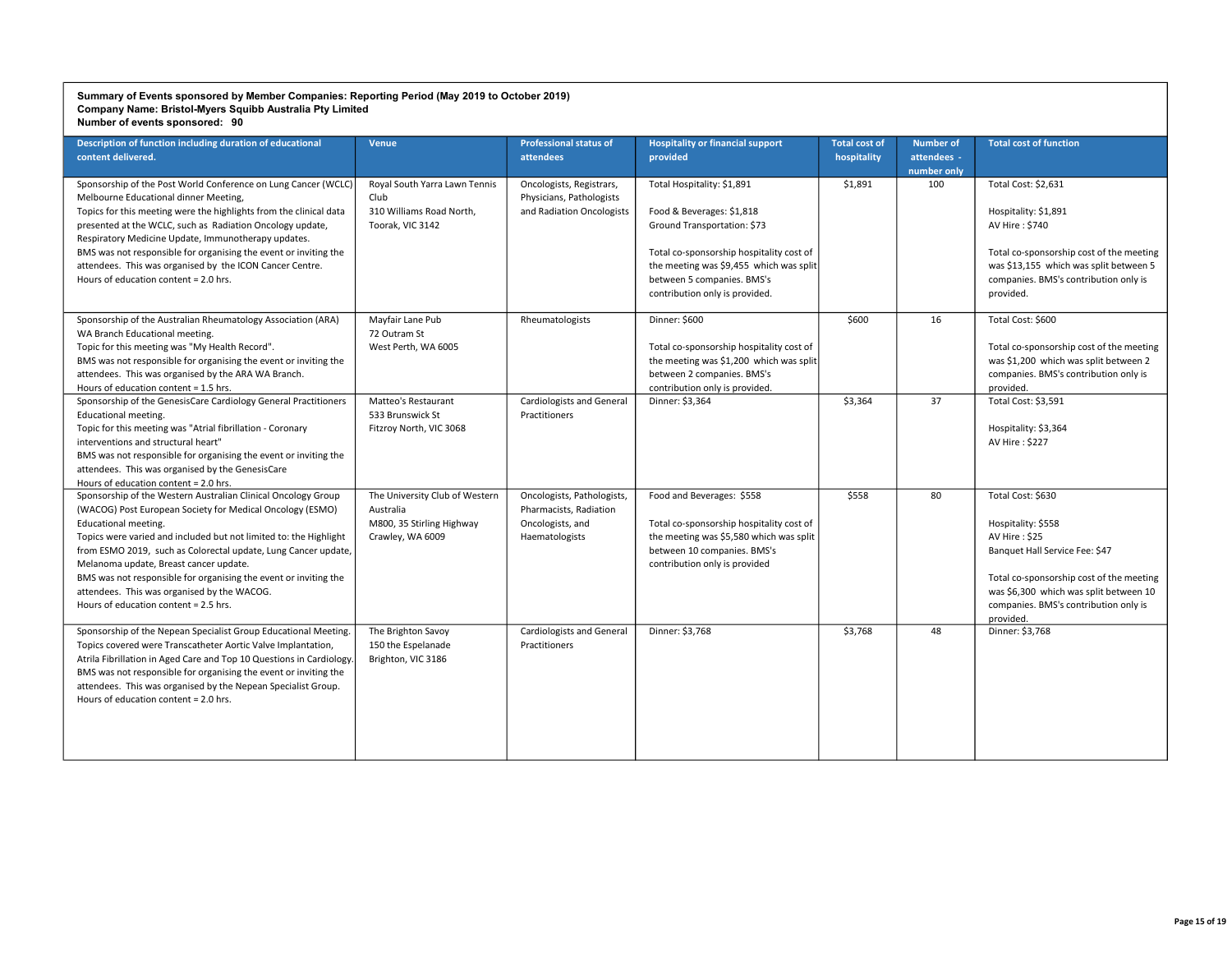| Description of function including duration of educational<br>content delivered.                                                                                                                                                                                                                                                                                                                                                                                                                                                        | <b>Venue</b>                                                        | <b>Professional status of</b><br>attendees                     | <b>Hospitality or financial support</b><br>provided                                                                                                                                                                               | <b>Total cost of</b><br>hospitality | <b>Number of</b><br>attendees -<br>number only | <b>Total cost of function</b>                                                                                                                                                                            |
|----------------------------------------------------------------------------------------------------------------------------------------------------------------------------------------------------------------------------------------------------------------------------------------------------------------------------------------------------------------------------------------------------------------------------------------------------------------------------------------------------------------------------------------|---------------------------------------------------------------------|----------------------------------------------------------------|-----------------------------------------------------------------------------------------------------------------------------------------------------------------------------------------------------------------------------------|-------------------------------------|------------------------------------------------|----------------------------------------------------------------------------------------------------------------------------------------------------------------------------------------------------------|
| Sponsorship of the Post European Society for Medical Oncology<br>(ESMO) Sydney Educational meeting.<br>Topics were varied and included but not limited to: the latest<br>advances in oncology and translational science for better cancer<br>patient care presented at ESMO 2019 such as Breast Cancer<br>Overview, Melanoma update, GU Recent Advances and review.<br>BMS was not responsible for organising the event or inviting the<br>attendees. This was organised by the Sydney Vital.<br>Hours of education content = 2.0 hrs. | <b>Hyatt Regency Sydney</b><br>161 Sussex St<br>Sydney, NSW 2000    | Oncologists, Physicians,<br>Surgeons and cancer<br>researchers | Food and Beverages: \$767<br>Total co-sponsorship hospitality cost of<br>the meeting was \$7,677 which was split<br>between 10 companies. BMS's<br>contribution only is provided.                                                 | \$767                               | 84                                             | Total Cost: \$1,027<br>Hospitality: \$767<br>AV Hire: \$260<br>Total co-sponsorship cost of the meeting<br>was \$10,274 which was split between 10<br>companies. BMS's contribution only is<br>provided. |
| Sponsorship of the Sydney Cardiology General Practitioners<br>meeting.<br>Topics for this meeting were "Heart Failure" and "Coronary Artery<br>Disease Prevention Investigation and Treatment".<br>BMS was not responsible for organising the event or inviting the<br>attendees. This was organised by the Sydney Cardiology Group.<br>Hours of education content = 1.5 hrs.                                                                                                                                                          | King Dynasty Restaurant<br>1 Anderson Street<br>Chatswood, NSW 2067 | <b>Cardiologists and General</b><br>Practitioners              | Dinner: \$1,588                                                                                                                                                                                                                   | \$1,588                             | 18                                             | Dinner: \$1,588                                                                                                                                                                                          |
| Sponsorship of the Australian Rheumatology Association<br>Queensland Branch (ARAQ) Annual Conference.<br>Topics were varied and included but not limited to:<br>Rheumatology, Connective Tissue Disease, Digital rheumatology<br>research, Autoinflammatory disease.<br>BMS was not responsible for organising the event or inviting the<br>attendees. This was organised by the ARAQ.<br>Hours of education content = 11.5 hrs.                                                                                                       | QT Hotel Gold Coast<br>7 Staghorn Ave<br>Surfers Paradise, QLD 4217 | Rheumatologists and<br><b>Healthcare Professionals</b>         | BMS did not provide any hospitality for<br>this event. BMS' contribution was<br>\$3.000 for this event.                                                                                                                           | N/A                                 | 52                                             | Sponsorship: \$3,000                                                                                                                                                                                     |
| Sponsorship of the Wollongong Post European Society for Medical<br>Oncology (ESMO)Educational meeting.<br>Topics were varied and included but not limited to:<br>Gastrointestinal Cancer and Breast Cancer.<br>BMS was not responsible for organising the event or inviting the<br>attendees. This was organised by the Illawarra Cancer Care<br>Centre.<br>Hours of education content = 2.0 hrs.                                                                                                                                      | Sage Hotel,<br>60/62 Harbour St, Wollongong<br><b>NSW 2500</b>      | Radiation Oncologists,<br>Nurses and Pharmacists               | Total Hospitality: \$340<br>Food & Beverages: \$334<br>Parking for 4: \$6<br>Total co-sponsorship hospitality cost of<br>the meeting was \$3,400 which was split<br>between 10 companies. BMS's<br>contribution only is provided. | \$340                               | 45                                             | Total Cost: \$363<br>Hospitality: \$340<br>AV Hire: \$23<br>Total co-sponsorship cost of the meeting<br>was \$3,6300 which was split between 10<br>companies. BMS's contribution only is<br>provided.    |
| Sponsorship of the Post European Society for Medical Oncology<br>(ESMO) and World Conference on Lung Cancer (WCLC) 2019<br><b>Educational Meeting.</b><br>Topics were varied and included but not limited to: Metastatic<br>melanoma, as well as lung, ovarian, breast and prostate cancer.<br>BMS was not responsible for organising the event or inviting the<br>attendees. This was organised by the Kinghorn Cancer Centre.<br>Hours of education content = 2.0 hrs.                                                               | Le Montage<br>38 Frazer Street, Lilyfield, NSW,<br>2040             | Oncologists                                                    | Dinner: \$1,076<br>Total co-sponsorship hospitality cost of<br>the meeting was \$1,225 was split<br>between 6 companies. BMS's<br>contribution only is provided.                                                                  | \$1,076                             | 71                                             | Total Cost: \$1,225<br>Hospitality: \$1,076<br>AV Hire: \$149<br>Total co-sponsorship cost of the meeting<br>was \$7,350 which was split between 6<br>companies. BMS's contribution only is<br>provided. |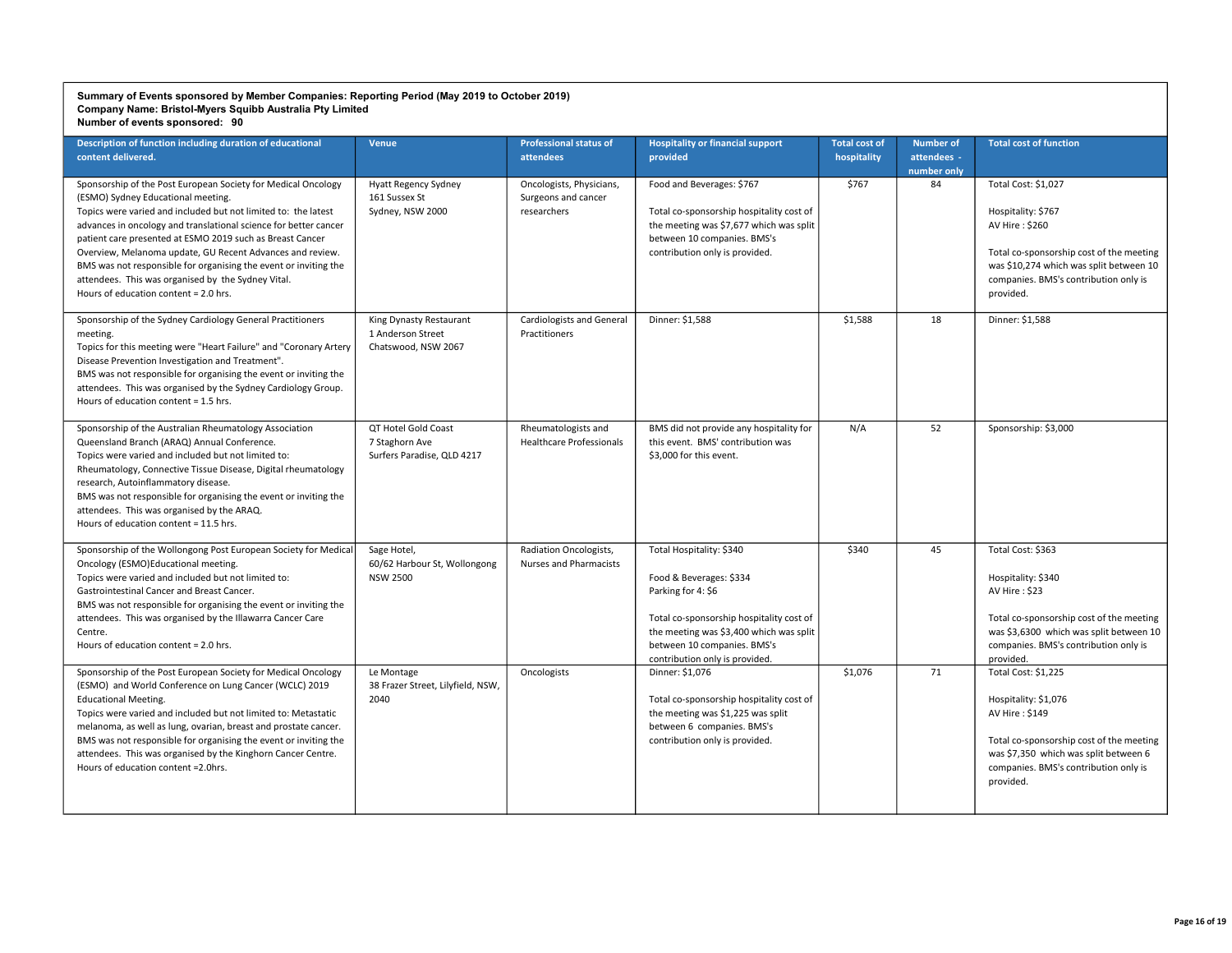| Description of function including duration of educational<br>content delivered.                                                                                                                                                                                                                                                                                                                                                                                                                                                                             | <b>Venue</b>                                                                             | <b>Professional status of</b><br>attendees                       | <b>Hospitality or financial support</b><br>provided                                                                                                                                                                                                            | <b>Total cost of</b><br>hospitality | <b>Number of</b><br>attendees -<br>number only | <b>Total cost of function</b>                                                                                                                                                                                                                         |
|-------------------------------------------------------------------------------------------------------------------------------------------------------------------------------------------------------------------------------------------------------------------------------------------------------------------------------------------------------------------------------------------------------------------------------------------------------------------------------------------------------------------------------------------------------------|------------------------------------------------------------------------------------------|------------------------------------------------------------------|----------------------------------------------------------------------------------------------------------------------------------------------------------------------------------------------------------------------------------------------------------------|-------------------------------------|------------------------------------------------|-------------------------------------------------------------------------------------------------------------------------------------------------------------------------------------------------------------------------------------------------------|
| Sponsorship of the GenesisCare Educational Meeting.<br>Topic for this meeting was Interventional Cardiology and<br>managing anticoagulation and Imaging Cardiology.<br>BMS was not responsible for organising the event or inviting the<br>attendees. This was organised by the GenesisCare. Hours of<br>education content = 1.5 hrs.                                                                                                                                                                                                                       | Samsara Restaurant<br>5-7 Centreway,<br>Mount Waverley, VIC 3149                         | <b>Cardiologists and General</b><br>Practitioners                | Dinner: \$3,558                                                                                                                                                                                                                                                | \$3,558                             | 39                                             | Dinner: \$3,558                                                                                                                                                                                                                                       |
| Sponsorship of the Post European Society for Medical Oncology<br>(ESMO) Canberra dinner meeting.<br>Topic of this meeting was a highly informative overview<br>of the latest clinical data outlined at the 2019 ESMO conference<br>for GU Cancer, Brain Cancer, Sarcoma Cancer, Lung Cancer and<br>Breast Cancer.<br>BMS was not responsible for organising the event or inviting the<br>attendees. This was organised by Department of Medical<br>Oncology The Canberra Hospital.<br>Hours of education content = 2.0 hrs.                                 | The Boat House<br>Grevillea Park<br>Menindee Drive<br>Barton, ACT 2600                   | Oncologists                                                      | Dinner: \$427<br>Total co-sponsorship hospitality cost of<br>the meeting was \$4,273 which was split<br>between 10 companies. BMS's<br>contribution only is provided.                                                                                          | \$427                               | 47                                             | Total Cost: \$459<br>Hospitality: \$427<br>AV Hire: \$32<br>Total co-sponsorship cost of the meeting<br>was \$4,591 which was split between 10<br>companies. BMS's contribution only is<br>provided.                                                  |
| Sponsorship of the Practice Nurse Cardiology meeting.<br>Topics for this meeting were Atrial Fibrillation, diagnosing &<br>managing Heart Failure.<br>BMS was not responsible for organising the event or inviting the<br>attendees. This was organised by Genesis Care Group. Hours of<br>education content = 2.0hrs.                                                                                                                                                                                                                                      | GenesisCare Centre for<br>Cardiology<br>Level 2, 321 South Terrace,<br>Adelaide, SA 5000 | Nurses                                                           | BMS did not provide any hospitality for<br>this event. BMS' contribution was<br>\$2.500 for this event.                                                                                                                                                        | N/A                                 | 58                                             | Sponsorship: \$2,500                                                                                                                                                                                                                                  |
| Sponsorship of the Walter and Eliza Hall Institute of Medical<br>Research (WEHI) for 2019 Post European Society for Medical<br>Oncology (ESMO) Educational Meeting.<br>Topics were varied and included but not limited to:<br>Gastrointestinal Cancer Update and updates on multiple cancers<br>(Lang Cancers, Breast Cancer, Genitourinary Cancer, Melanoma<br>and Skin Cancers) presented at ESMO.<br>BMS was not responsible for organising the event or inviting the<br>attendees. This was organised by WEHI.<br>Hours of education content = 2.5 hrs. | Fenix Events<br>680 Victoria St<br>Richmond, VIC 3121                                    | Oncologists, Radiation<br>Oncologists, Nurses and<br>Pharmacists | Total Hospitality: \$1,149<br>Food and Beverages: \$1,076<br>Transportation for 7 regional HCPs: \$73<br>Total co-sponsorship hospitality cost of<br>the meeting was \$14,955 which was<br>split between 13 companies. BMS's<br>contribution only is provided. | \$1,149                             | 140                                            | Total Cost: \$1,483<br>Hospitality: \$1,149<br>Webinar and AV Hire: \$295<br>Room Hire: \$40<br>Total co-sponsorship hospitality cost of<br>the meeting was \$19,275 which was split<br>between 13 companies. BMS's<br>contribution only is provided. |
| Sponsorship of the Oncology Group of Adelaide (OGA) Post<br>European Society for Medical Oncology (ESMO) Educational<br>Meeting.<br>Topics for the meeting were included, but not limited to; Lung<br>Cancer and Head and Neck Cancer update from data presented at<br>ESMO.<br>BMS was not responsible for organising the event or inviting the<br>attendees. This was organised by OGA. Hours of education<br>content = $2.5$ hrs.                                                                                                                        | The Carrington Function Centre<br>262 Carrington St<br>Adelaide, SA 5000                 | Oncologists, Registrars,<br>Fellows, Pharmacists and<br>Nurses   | Total Hospitality: \$386<br>Total co-sponsorship hospitality cost of<br>the meeting was \$2,702 which was split<br>between 7 companies. BMS's<br>contribution only is provided                                                                                 | \$386                               | 35                                             | Total Hospitality: \$386<br>Total co-sponsorship hospitality cost of<br>the meeting was \$2,702 which was split<br>between 7 companies. BMS's contribution<br>only is provided                                                                        |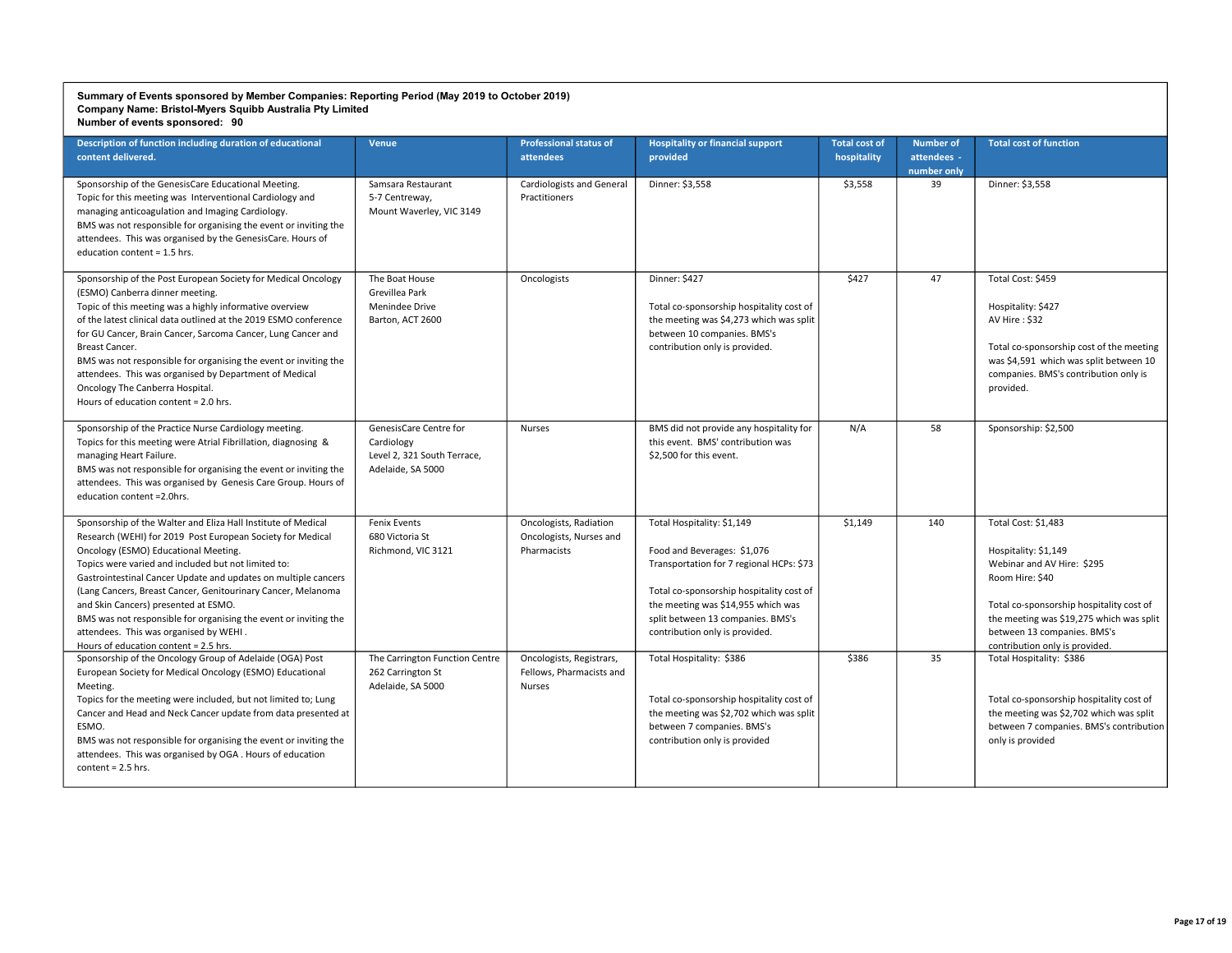| Description of function including duration of educational<br>content delivered.                                                                                                                                                                                                                                                                                                                                                                                                                                                                        | <b>Venue</b>                                                        | <b>Professional status of</b><br>attendees                                 | <b>Hospitality or financial support</b><br>provided                                                                                                                            | <b>Total cost of</b><br>hospitality | <b>Number of</b><br>attendees -<br>number only | <b>Total cost of function</b>                                                                                                                                                                          |
|--------------------------------------------------------------------------------------------------------------------------------------------------------------------------------------------------------------------------------------------------------------------------------------------------------------------------------------------------------------------------------------------------------------------------------------------------------------------------------------------------------------------------------------------------------|---------------------------------------------------------------------|----------------------------------------------------------------------------|--------------------------------------------------------------------------------------------------------------------------------------------------------------------------------|-------------------------------------|------------------------------------------------|--------------------------------------------------------------------------------------------------------------------------------------------------------------------------------------------------------|
| Sponsorship of the 2019 Victorian Post European Society for<br>Medical Oncology (ESMO) Launceston Satellite Meeting.<br>Topics were varied and included but not limited to:<br>Gastrointestinal Cancer Update and updates on multiple cancers<br>(Lung Cancer, Breast Cancer, Genitourinary Cancer, Melanoma<br>and Skin Cancers).<br>BMS was not responsible for organising the event or inviting the<br>attendees. This was organised by the Walter and Eliza Hall<br>Institute of Medical Research (WEHI).<br>Hours of education content = 2.5 hrs. | Peppers Silo Hotel<br>89-91 Lindsay St<br>Launceston, TAS, 7248     | Oncologists, Radiation<br>Oncologists, Nurses and<br>Pharmacists           | Food & Beverages: \$546<br>Total co-sponsorship hospitality cost of<br>the meeting was \$1,092 which was split<br>between 2 companies. BMS's<br>contribution only is provided. | \$546                               | 14                                             | Total Cost: \$660<br>Hospitality: \$546<br>Room Hire: \$114<br>Total co-sponsorship cost of the meeting<br>was \$1,320 which was split between 2<br>companies. BMS's contribution only is<br>provided. |
| Sponsorship of The Myeloma Scientific Advisory Group (MSAG)<br>Myeloma Clinical Education Workshop.<br>Topics were varied and included but not limited to: Multiple<br>Myelomas, Living with Myeloma and research updates on Clinical<br>Trials and immunotherapy & CAR-T cells.<br>BMS was not responsible for organising the event or inviting the<br>attendees. This was organised by the MSAG.<br>Hours of education content = 5.0 hrs.                                                                                                            | Sydney Masonic Centre 66<br>Goulburn St<br>Sydney, NSW 2000         | Haematologists, Nurses,<br><b>Oncologists and General</b><br>Practitioners | BMS did not provide any hospitality for<br>this event. BMS' contribution was<br>\$10,000 for this event.                                                                       | N/A                                 | 103                                            | Sponsorship: \$10,000                                                                                                                                                                                  |
| Sponsorship of the Moreland Breast/Melanoma Oncology dinner<br>meeting.<br>Topics were Oncoplastic breast surgery, New therapies for breast<br>cancer 2020 and beyond, and Breast radiotherapy.<br>BMS was not responsible for organising the event or inviting the<br>attendees. This was organised by the ICON Cancer Centre<br>Hours of education content = 2.0 hrs.                                                                                                                                                                                | Matteo's Restaurant<br>533 Brunswick St<br>Fitzroy North, VIC 3068  | Oncologists                                                                | BMS did not provide any hospitality for<br>this event. BMS' contribution was<br>\$2,000 for this event.                                                                        | N/A                                 | 38                                             | Sponsorship: \$2,000                                                                                                                                                                                   |
| Bronze sponsorship of Australasian Hepatology Association<br>Biennial Conference.<br>The meeting involved presentations from local and international<br>experts.<br>Topics were varied and included but not limited to: Managing the<br>Patient with End Stage Liver Disease, Viral Hepatitis. BMS was not<br>responsible for organising the event or inviting the attendees.<br>This was organised by Australasian Hepatology Association<br>Hours of education content = 15.0 hrs over 3 days.                                                       | Conference Centre Opal Cove<br>Opal Blvd<br>Coffs Harbour, NSW 2450 | <b>Hepatology Nurses and</b><br>Allied Health Professionals                | BMS did not provide any hospitality for<br>this event. BMS' contribution was<br>\$5,500 for this event.                                                                        | N/A                                 | 82                                             | Sponsorship: \$5,000                                                                                                                                                                                   |
| Sponsorship of the Haematology Society of Australia and New<br>Zealand (HSANZ) Advanced Trainee Workshop.<br>Topics were Platelet Dysfunction and Transfusion Management,<br>Hodgkin Disease, Drug Access and the Quality use of therapeutics<br>in the context of T cell lymphoproliferative Disorders and the eviQ<br>Community.<br>BMS was not responsible for organising the event or inviting the<br>attendees. This was organised by the HSANZ.<br>Hours of education content = 5.5 hrs.                                                         | Perth Convention Centre<br>21 Mounts Bay Rd<br>Perth, WA 6000       | Haematologists                                                             | BMS did not provide any hospitality for<br>this event. BMS' contribution was<br>\$10,000 for this event.                                                                       | N/A                                 | 80                                             | Sponsorship: \$10,000                                                                                                                                                                                  |